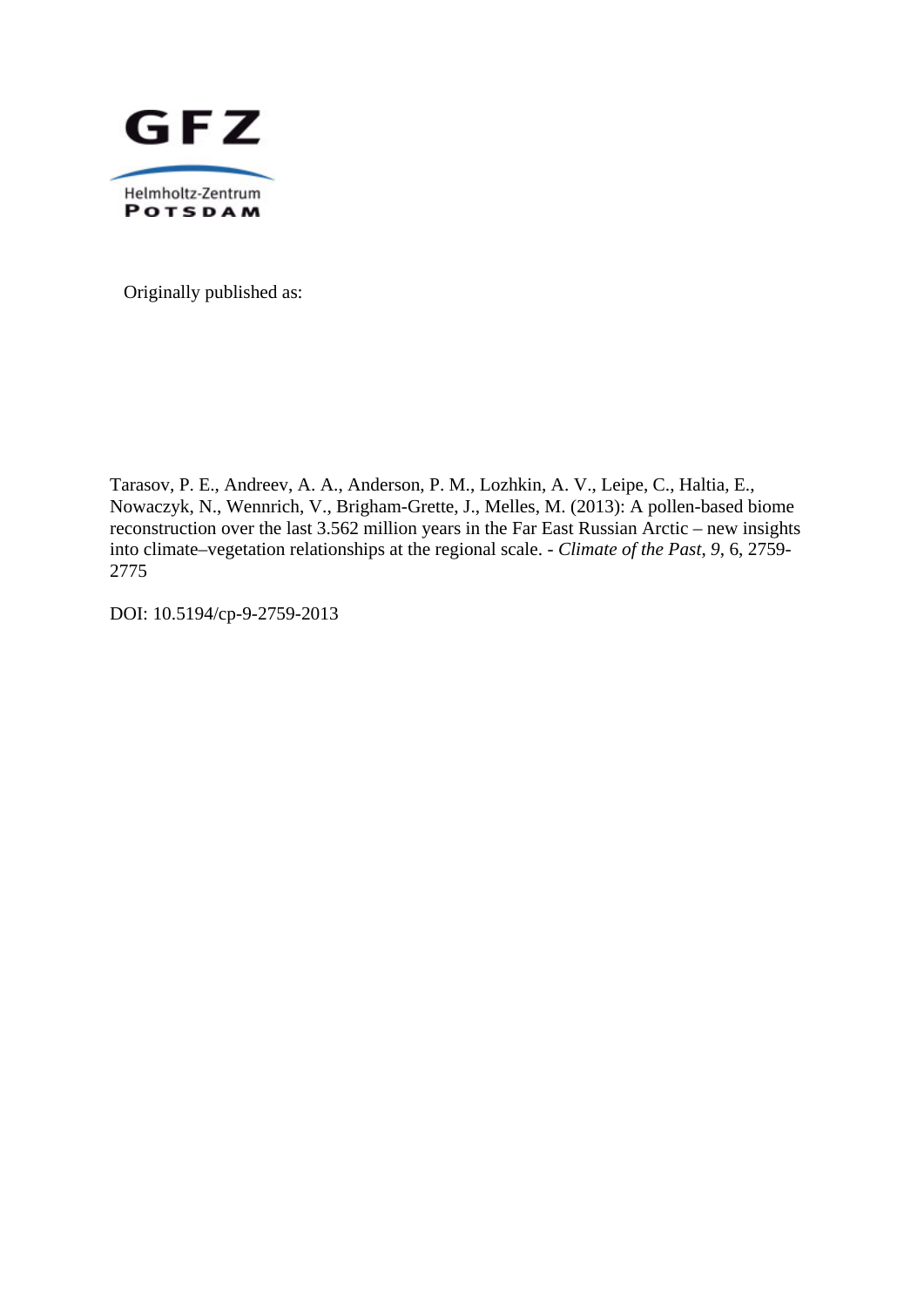<span id="page-1-0"></span>Clim. Past, 9, 2759–2775, 2013 www.clim-past.net/9/2759/2013/ doi:10.5194/cp-9-2759-2013 © Author(s) 2013. CC Attribution 3.0 License.





# **A pollen-based biome reconstruction over the last 3.562 million years in the Far East Russian Arctic – new insights into climate–vegetation relationships at the regional scale**

 ${\bf P. E.~Tarasov}^1, {\bf A.~A.~Andrew}^2, {\bf P.~M.~Anderson}^3, {\bf A.~V.~Lozhkin}^4, {\bf C.~Leipe}^1, {\bf E.~Haltia}^{5,6}, {\bf N.~R.~Nowaczyk}^5,$ **V. Wennrich<sup>2</sup>, J. Brigham-Grette<sup>7</sup>, and M. Melles<sup>2</sup>** 

<sup>1</sup>Institute of Geological Sciences, Palaeontology Section, Free University Berlin, Malteserstr. 74–100, Haus D, 12249 Berlin, Germany

<sup>2</sup>Institute of Geology and Mineralogy, University of Cologne, Zülpicher Str. 49a, 50674 Cologne, Germany

<sup>3</sup>Earth & Space Sciences and Quaternary Research Center, University of Washington, Seattle, WA 98195-1310, USA

<sup>4</sup>Northeast Interdisciplinary Scientific Research Institute, Far East Branch, Russian Academy of Sciences, 16 Portovaya St., Magadan, 685000, Russia

<sup>5</sup>Helmholtz Centre Potsdam, GFZ German Research Centre for Geosciences, Section 5.2 – Climate Dynamics and Landscape Evolution, Telegrafenberg, 14473 Potsdam, Germany

<sup>6</sup>Department of Geology, Lund University, Sölvegatan 12, 22362 Lund, Sweden

<sup>7</sup>Department of Geosciences, University of Massachusetts, 611 North Pleasant St., Amherst, MA 01003, USA

*Correspondence to:* P. E. Tarasov (ptarasov@zedat.fu-berlin.de, paveltarasov@mail.ru)

Received: 13 May 2013 – Published in Clim. Past Discuss.: 25 June 2013

Revised: 24 October 2013 – Accepted: 11 November 2013 – Published: 12 December 2013

**Abstract.** The recent and fossil pollen data obtained under the frame of the multi-disciplinary international El'gygytgyn Drilling Project represent a unique archive, which allows the testing of a range of pollen-based reconstruction approaches and the deciphering of changes in the regional vegetation and climate. In the current study we provide details of the biome reconstruction method applied to the late Pliocene and Quaternary pollen records from Lake El'gygytgyn. All terrestrial pollen taxa identified in the spectra from Lake El'gygytgyn were assigned to major vegetation types (biomes), which today occur near the lake and in the broader region of eastern and northern Asia and, thus, could be potentially present in this region during the past. When applied to the pollen spectra from the middle Pleistocene to present, the method suggests (1) a predominance of tundra during the Holocene, (2) a short interval during the marine isotope stage (MIS) 5.5 interglacial distinguished by cold deciduous forest, and (3) long phases of taiga dominance during MIS 31 and, particularly, MIS 11.3. These two latter interglacials seem to be some of the longest and warmest intervals in the study region within the past million years.

During the late Pliocene–early Pleistocene interval (i.e.,  $\sim$  3.562–2.200 Ma), there is good correspondence between the millennial-scale vegetation changes documented in the Lake El'gygytgyn record and the alternation of cold and warm marine isotope stages, which reflect changes in the global ice volume and sea level. The biome reconstruction demonstrates changes in the regional vegetation from generally warmer/wetter environments of the earlier (i.e., Pliocene) interval towards colder/drier environments of the Pleistocene. The reconstruction indicates that the taxon-rich cool mixed and cool conifer forest biomes are mostly characteristic of the time prior to MIS G16, whereas the tundra biome becomes a prominent feature starting from MIS G6. These results consistently indicate that the study region supported significant tree populations during most of the interval prior to ∼ 2.730 Ma. The cold- and drought-tolerant steppe biome first appears in the reconstruction ∼ 3.298 Ma during the tundra-dominated MIS M2, whereas the tundra biome initially occurs between ∼ 3.379 and ∼ 3.378 Ma within MIS MG4. Prior to ∼2.800 Ma, several other cold stages during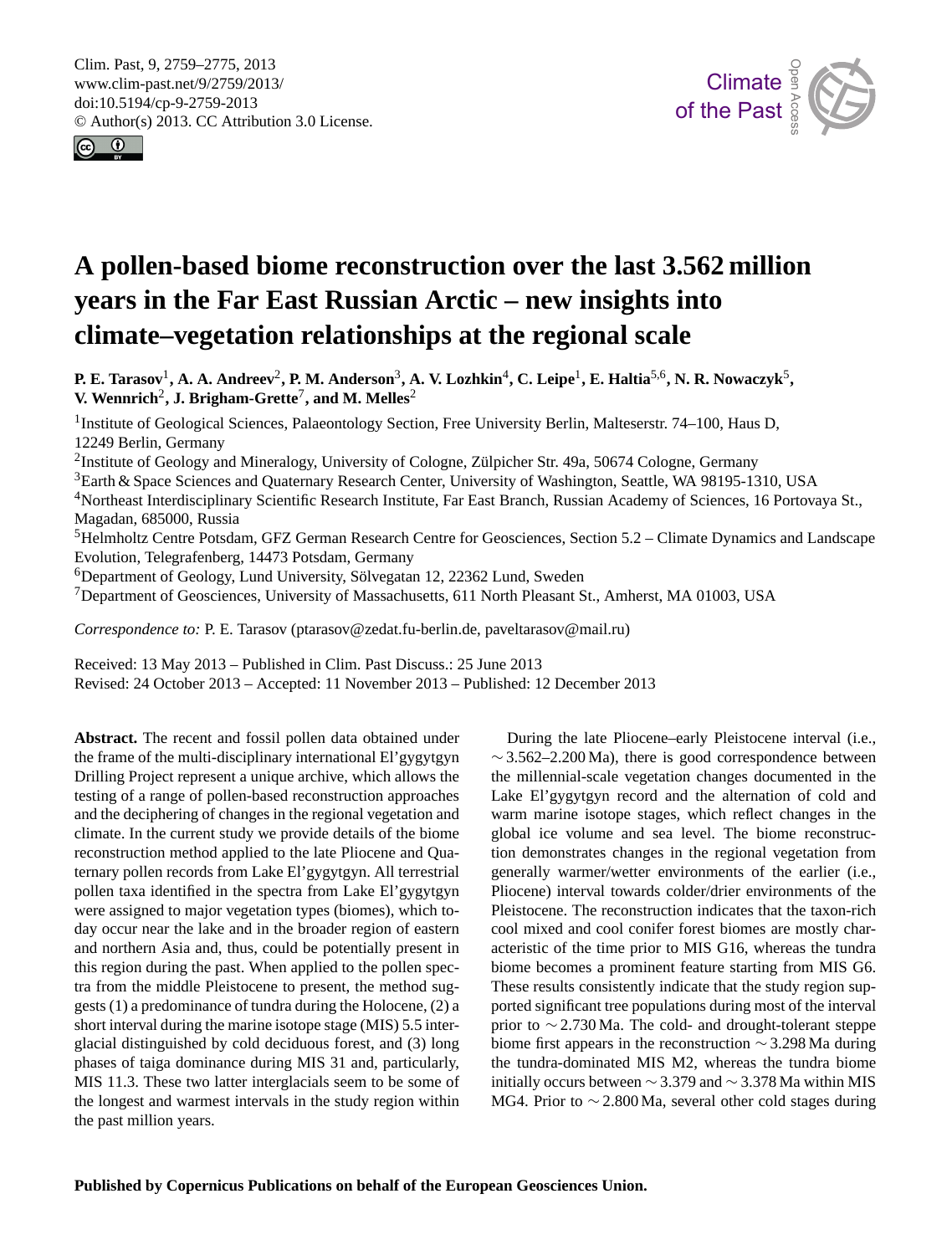this generally warm Pliocene interval were characterized by the tundra biome.

#### **1 Introduction**

Since the introduction of pollen analysis to the field of geology in 1916, its main purpose has been the objective reconstruction of temporal and spatial changes in vegetation (mainly during the Quaternary period) at local to regional scales (Faegri and Iversen, 1989). Related to this task is the evaluation of the possible roles played by natural factors (e.g., climate change, volcanism, sea-level fluctuations) and/or by human activities (e.g., anthropogenic fires, wood cutting, and land use) in affecting the paleovegetation. The fact that the Arctic is poorly populated and human impact on high-latitude vegetation remains virtually insignificant, at least until very recently, makes pollen records from these regions an important source of information concerning the natural factors driving vegetation changes, particularly as related to centennial- and millennial-scale climate variability.

Sediment cores from Lake El'gygytgyn (Fig. 1) in northern Far East Russia provide a nearly continuous, highresolution environmental record from the Arctic, a record that spans the past  $\sim$  3.58 Myr (Melles et al., 2012). Melles et al. (2012) and Brigham-Grette et al. (2013) have presented in summary form results of the multi-disciplinary studies of the Lz1024 and 5011-1 (International Continental Scientific Drilling Program – ICDP – Site 5011-1) sediment cores recovered from the central part of the lake (Fig. 1b). Among the analyzed proxies, results of the pollen analysis have been presented and used to reconstruct changes in the regional climate through the four Quaternary interglacial intervals, representing marine isotopic stage (MIS) 1, MIS 5, MIS 11 and MIS 31 (Melles et al., 2012; for the MIS 1 to MIS 8 interval, see also Lozhkin et al., 2007), and during the late Pliocene to early Pleistocene interval between ∼ 3.58 and ∼ 2.2 Ma (Brigham-Grette et al., 2013) by applying the best modern analog (BMA) approach (Overpeck et al., 1985; Guiot, 1990; Tarasov et al., 2005). Qualitative or quantitative interpretations of past environments can be challenging, especially during times when modern analogs are weak or nonexistent. However, the expansion of modern data sets and development of more sophisticated models and statistical treatment of the data over the past 2 decades facilitate the comparison of results from multiple approaches, particularly for reconstructing past climate and vegetation.

This paper presents the pollen-based biome reconstruction using the published late Pliocene and Quaternary pollen record from Lake El'gygytgyn and the "biomization" method first introduced by Prentice et al. (1996). The results are discussed in terms of the regional changes in vegetation and the bioclimatic variables controlling vegetation dynamics. The biome reconstruction is also compared with the published



**Fig. 1.** Maps showing **(A)** geographical location of Lake El'gygytgyn (black dot;  $67^{\circ}30'$  N,  $172^{\circ}05'$  E; 492 m a.s.l.) in northeastern Siberia; and **(B)** the catchment area of Lake El'gygytgyn with associated hydrological network. The lower map **(B)** also shows the locations of the modern pollen surface samples (closed circles) and fossil pollen records (open circles), bathymetric lines indicating lake water depth (m below modern lake level), and highest mountain peaks (triangles accompanied with altitude values in m a.s.l.).

climate reconstruction using the BMA approach and with paleoclimate reconstructions based on other proxies than pollen, as well as with the published results of the climate and vegetation modeling.

#### **2 Data and method**

### **2.1 Site setting**

Lake El'gygytgyn (67°30′ N, 172°05′ E; 492 m a.s.l.) occupies the central part of a meteorite impact crater situated in the northeastern part of Asia, ∼ 100 km north of the northern polar circle, ∼ 265 km south of the East Siberian Sea and ∼ 390–420 km northwest of the Bering Sea (Fig. 1a). The impact occurred  $3.58 \pm 0.04$  Myr ago (Layer, 2000; see also Melles et al., 2012 and Vogel et al., 2013, for details on the regional geology). The lake has a roughly circular shape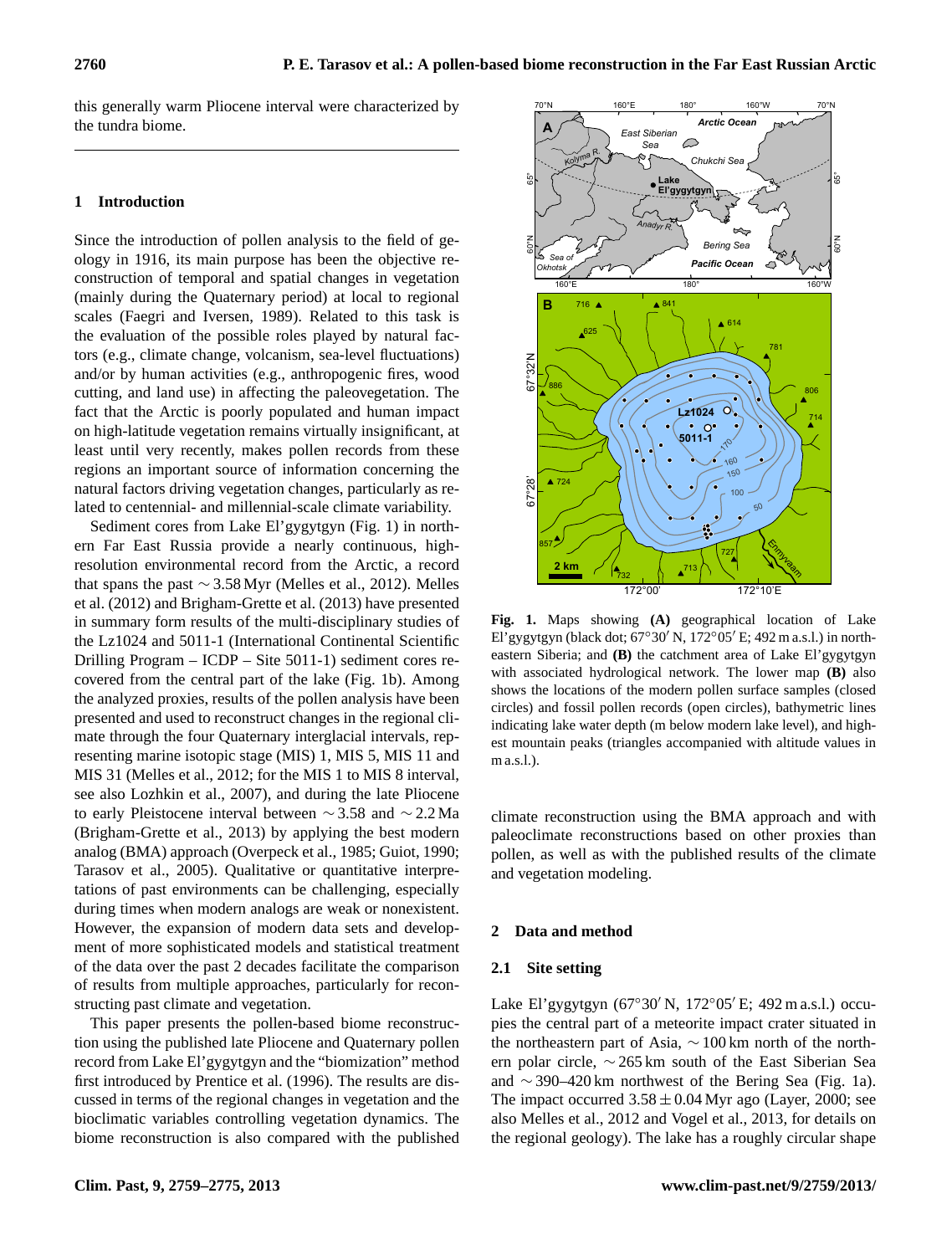with a diameter of 12 km (Fig. 1b) and a maximum water depth of 175 m (Vogel et al., 2013). The lake surface area is about  $110 \text{ km}^2$ , and the hydrological catchment area is about  $293 \text{ km}^2$  (Nolan and Brigham-Grette, 2007). The lake catchment area, limited by the crater's outer rim that has a maximum elevation of 857 m a.s.l. (Matrosova, 2009), is drained by numerous short and steep valleys with perennial creeks or ephemeral streams (Fig. 1b). The Enmyvaam River (Fig. 1b) flows from the southeastern part of the basin, connecting the lake with the Anadyr River system and the Bering Sea.

The regional climate is characterized by cold and long winters (September to May) with mean temperatures of the coldest month (MTCM) below  $-32$  °C, and short cool summers with mean temperatures of the warmest month (MTWM) less than  $+9^{\circ}$ C according to the gridded  $(10' \times 10')$  global data set of modern climate averaged over a 30-yr (1961–1990) interval (New et al., 2002). The Russian sources (e.g., Treshnikov, 1985) provide even lower mean values, i.e., ranging between  $-32$  and  $-36$  °C in January and between  $+4$  and  $+8$  °C in July, though for a different observation period. The mean annual precipitation (PANN) at Lake El'gygytgyn is  $\sim$  250 mm (New et al., 2002). The relatively low PANN is not a limiting factor for plant growth, as evaporation losses are also low. Snow cover is up to 0.3–0.5 m. This is greater than the minimum snow depth of 15 cm required to support growth of perennial cold shrubs (Kaplan et al., 2003). However, low MTWM prevents the establishment of boreal trees, which require MTWM values of at least  $+11 °C$  (e.g., MacDonald et al., 2000; Tarasov et al., 2013). Reflecting the modern regional climate, the vegetation of the Chukchi Uplands, which surrounds Lake El'gygytgyn, belongs to the southern shrub tundra and typical tundra zone (Yurtsev, 1974; Alpat'ev et al., 1976), although vegetation within the lake catchment is dominated by herb–lichen tundra. The upland area is characterized by grasses and sedges and moss tundra communities with occasional shrub thickets of alder (*Alnus viridis* subsp. *fruticosa*, also known as *Duschekia fruticosa*), willow (*Salix*) and birch (*Betula*) (e.g., Matrosova, 2009; see also Lozhkin and Anderson, 2013, and Andreev et al., 2013, for further details and references). Larch (*Larix gmelinii*) and dwarf stone pine (*Pinus pumila*) grow south and west of the lake within the forest–tundra and northern taiga zone. However tree line is located ∼ 150 km to the southwest of the lake (Lozhkin and Anderson, 2013).

#### **2.2 Pollen data and chronology**

The pollen data used in the current study include 43 modern pollen spectra representing (1) top samples of the short sediment cores (the upper 1 cm layer was analyzed; this interval may span up to 100–300 yr, according to the age models) recovered from Lake El'gygytgyn (Matrosova, 2009; Fig. 1b); and (2) published fossil pollen records, which represent the two sediment cores Lz1024 and 5011-1 recovered in the deepest central part of the lake (Fig. 1b). The pollen data for MIS 1 and MIS 5 interglacial intervals are from core Lz1024, whereas core 5011-1 provided samples from MIS 11 and MIS 31 (for detailed results of the pollen analysis and respective pollen diagrams, see Lozhkin et al., 2007; Melles et al., 2012; Lozhkin and Anderson, 2013). The pollen spectra from the lower part of core 5011-1 represent the late Pliocene and early Pleistocene interval between ∼ 3.58 and 2.2 Ma (for details of the pollen analysis and pollen diagrams, see Brigham-Grette et al., 2013, and Andreev et al., 2013). The fossil pollen data used for the biome reconstruction in the current study also have been the basis for recently reported quantitative climate reconstruction (for the core descriptions, see Melles et al., 2012, and Brigham-Grette et al., 2013).

The age model for the ICDP-Site 5011-1 sedimentary composite record was developed in several steps, successively refining the model. Initial tie points for the age model were provided from magnetostratigraphic investigation of the cores from ICDP Site 5011-1 (Haltia and Nowaczyk, 2013), defining the positions of major geomagnetic reversals back to the early Gauss chron. The age of the El'gygytgyn impact at  $3.58 \pm 0.04$  Ma (Layer, 2000) provided another initial tie point. Additional tie points could be derived from fine-tuning of various climatically controlled sedimentological and geochemical parameters (biogenic silica, total organic carbon (TOC), tree and shrub pollen percentages, grain size analyses, sediment color, Si / Ti ratio obtained from Xray fluorescence (XRF) scanning, magnetic susceptibility) to both the marine oxygen isotope stack (LR04) of Lisiecki and Raymo (2005) and the Northern Hemisphere summer insolation provided by Laskar et at. (2004) (for further details, see Nowaczyk et al., 2013).

#### **2.3 Biome reconstruction method**

Pollen-based biome reconstructions using the numerical method of Prentice et al. (1996) provide new insights into past vegetation dynamics and facilitate data–model comparison. The latter is possible thanks to the use of the same concepts of biome definition in the pollen-based biome reconstructions and climate-based biome simulations (Prentice et al., 1996; Kaplan, 2001). The "biomization" approach was developed in order to produce global vegetation maps for the Last Glacial Maximum and for middle Holocene time slices – a major task of the BIOME 6000 Project (Prentice and Webb III, 1998). Since then, the method has become rather popular and has been applied to the fossil pollen records from different regions and with results published in numerous journals. The main use of the biome reconstruction method initially was limited to the aims of the BIOME 6000 Project (i.e., obtaining information on the dominant natural vegetation types). However, this does not mean that the method has no further potential. Other studies (i.e., Peyron et al., 1998; Guiot et al., 1999; Williams et al., 2004; Gotanda et al., 2008; Rudaya et al., 2009; Müller et al., 2010) demonstrate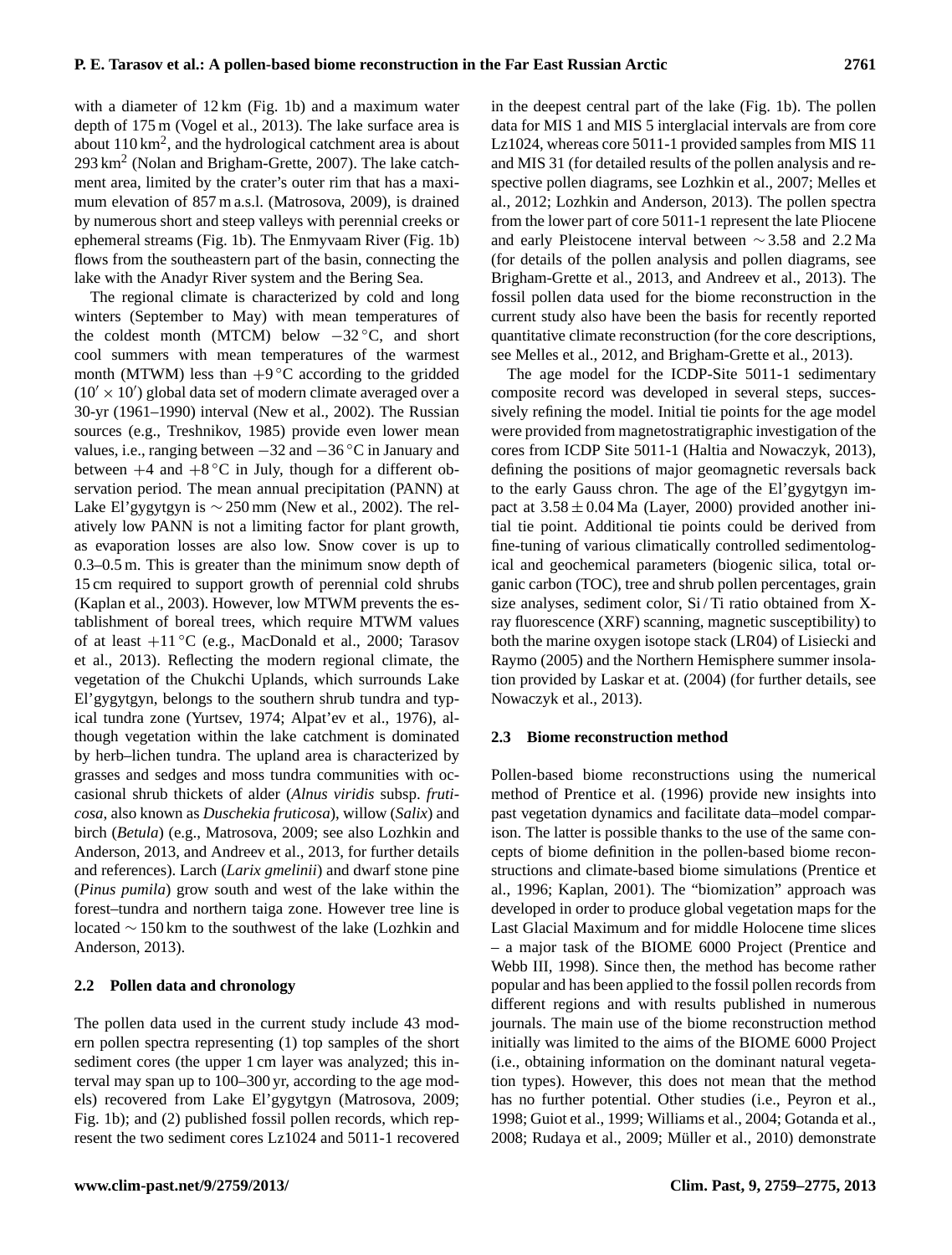a broader range of applications that use quantitative results of biome/PFT score calculations. Examining all biome affinity scores (and not only deriving the dominant biome name) throughout a pollen record for more objective interpretation of reconstruction results has been presented in various papers published elsewhere (i.e., Tarasov et al., 1997, 2013; Marchant et al., 2002, 2006; Rudaya et al., 2009).

In the biome reconstruction approach, pollen taxa are assigned to plant functional types (PFTs) and to principal vegetation types (biomes) on the basis of the modern ecology, bioclimatic tolerance, and spatial distribution of the pollen-producing plants. The method initially was tested using global-scale modern pollen data sets (e.g., Prentice et al., 1996, 2000), but further modifications of the biome–taxa matrixes (i.e., "tuning" of the biomization approach for the regional conditions) were developed for large parts of Siberia and Alaska (e.g., Tarasov et al., 1998; Edwards et al., 2000). A successful validation of the method using modern pollen– vegetation–climate data encouraged an application of the approach to data sets from the mid-Holocene, Last Glacial Maximum, and last interglacial in areas of northern Eurasia and North America (Edwards et al., 2000; Tarasov et al., 2000, 2005). Concerns relating to the ability of the method to differentiate cold deciduous forest, taiga, and tundra in these earlier studies (see also Müller et al., 2009) resulted in further testing of the method using a modern pollen data set from Yakutia (Müller et al., 2010). Based on the results of this study, several modifications (mainly concerning tree and shrub forms of *Betula* and *Alnus/Duschekia* that represent a wide range of regional vegetation types) were made in the biome–taxon matrix. The modified scheme became more consistent with the authors' field observations, regional botanical studies (Müller et al., 2010, and references therein), and with the taxa to biome attribution suggested for northeastern Siberia (i.e., Edwards et al., 2000; Anderson et al., 2002).

The biome–taxon matrix (Table 1) used in the current study employs the taxa-to-biome attribution published by Müller et al. (2010). However, their matrix does not include all terrestrial pollen taxa that have been identified in the sediment samples from Lake El'gygytgyn dated to the late Pliocene and early and middle Pleistocene (Andreev et al., 2013; Brigham-Grette et al., 2013; Lozhkin and Anderson, 2013). These taxa, including *Carpinus* (hornbeam), *Carya* (hickory), *Corylus* (hazel), *Juglans* (walnut), *Pterocarya* (wingnut), deciduous *Quercus* (oak), *Tilia* (lime), *Ulmus* (elm), and *Tsuga* (hemlock), represent warmer vegetation types (i.e., cool conifer forest, cool mixed forest and temperate deciduous forest) that did not grow in the northern and northeastern parts of Asia under the extremely cold and continental climate conditions of the late Quaternary, but possibly occurred in the region close to Lake El'gygytgyn during the earlier, much warmer than present intervals (Brigham-Grette et al., 2013). In order to consider the whole range of the Lake El'gygytgyn pollen taxa and less continental boreal and temperate forest biomes that appear in the modern vegetation of the southern Russian Far East (e.g., Mokhova et al., 2009), northern Japan (e.g., Takahara et al., 2010) and China (e.g., Yu et al., 1998), the biome–taxon matrix applied here (Table 1) was extended using the published matrixes tested with the surface modern pollen data from the respective regions of Asia (Yu et al., 2000; Mokhova et al., 2009; Tarasov et al., 2011).

The biome score calculation was performed using the standard equation and reconstruction procedures described in Prentice et al. (1996) and the PPPBase software developed by Guiot and Goeury (1996). The sum of all terrestrial pollen taxa (Table 1) identified in the Lake El'gygytgyn records was taken as 100 % for calculating the percentages of an individual taxon.

As suggested by Prentice et al. (1996) and accepted in the global vegetation mapping BIOME 6000 Project (Prentice and Webb III, 1998), square root transformation was applied to the pollen percentage values. This operation stabilizes variance and increases the method's sensitivity to less abundant taxa (Overpeck et al., 1985). The 0.5 % threshold was applied to all pollen taxa, as recommended by Prentice et al. (1996) in order to minimize possible noise due to long-distance transport, re-deposition and misidentification of single grains representing extremely rare taxa. Edwards et al. (2000) applied a weighting (× 20) to occurrences of *Larix* in individual pollen spectra, in order to maximize the chance of reconstructing cold deciduous forest when it was probably present. We did not weight *Larix* percentages in the current study (for discussion of the different approaches, see Müller et al., 2010).

The biome reconstruction method is based on a fuzzy logic approach, in which each pollen sample is estimated to have a numerical "affinity" with every potential biome listed in Table 1. The final biome identification is based on ranking the affinity scores (Prentice et al., 1996). The biome with the highest affinity score or the one defined by a smaller number of taxa/PFTs (when scores of several biomes are equal) is treated as the biome that dominated the area during the time of deposition of the analyzed pollen spectrum.

In order to distinguish the cold steppe biome from the warm steppe biome, the presence of boreal trees and the presence of arctic–alpine shrub taxa are used as additional criteria to assign herbaceous pollen taxa to the appropriate biome. This distinction is based on the reasonable assumption that the temperature requirements of the herbaceous taxa may be indicated by associated tree and shrub pollen taxa that can be identified to a lower taxonomic level than herbs (full details are presented in Tarasov et al., 1998).

The biomization approach provides no quantitative information about vegetation composition or structure and can mask temporal variations in the internal structure and composition of biomes (Williams et al., 2004). It also does not allow the reconstruction of transitional vegetation types, e.g., forest–steppe, tundra–steppe, and forest–tundra (Prentice et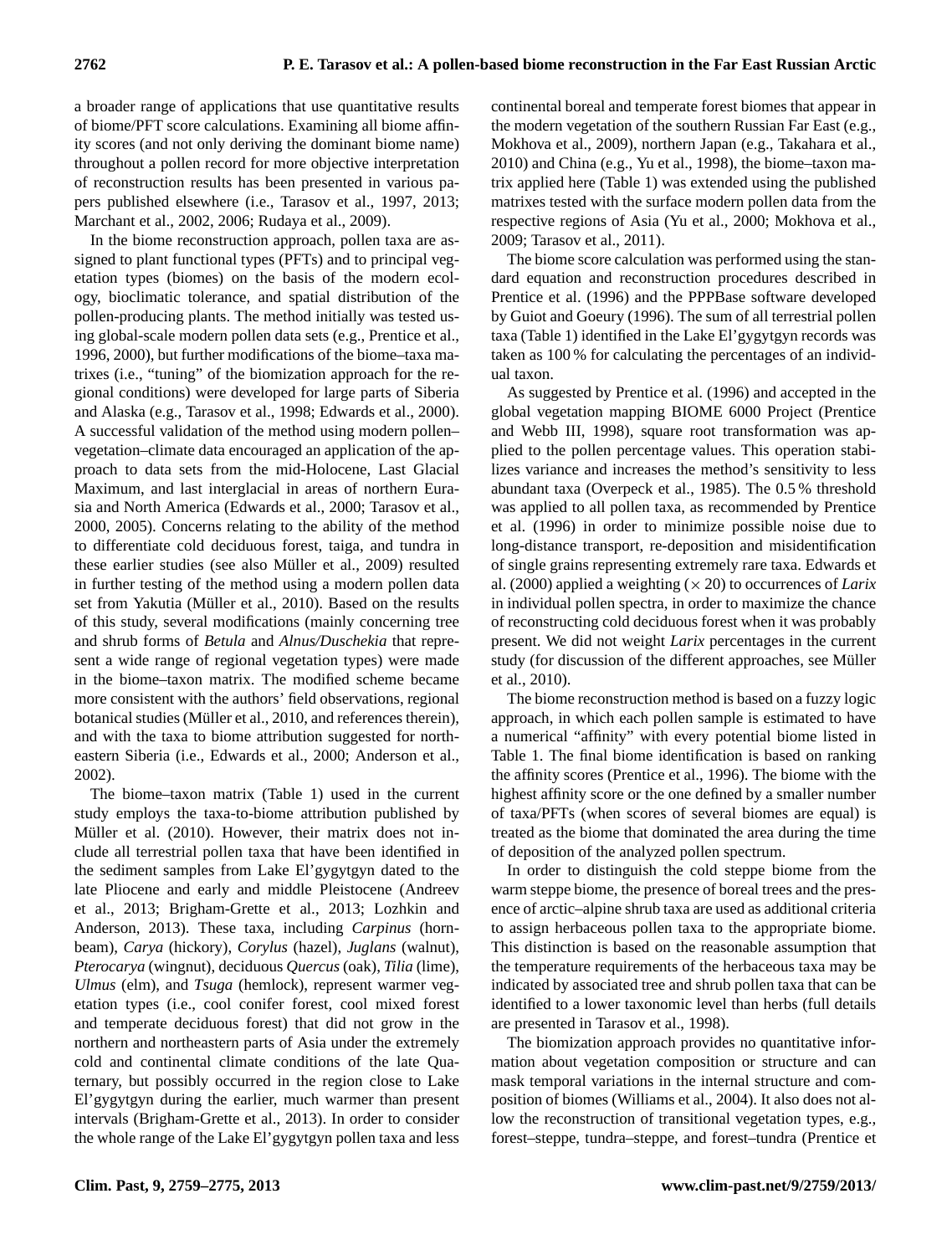**Table 1.** Biome–taxon matrix used in the biome reconstruction. All terrestrial pollen taxa identified in the fossil pollen spectra in the Lake El'gygytgyn record are attributed to one or several biomes.

| Biome name/<br>abbreviation           | <b>Biome</b><br>order | Attributed pollen taxa                                                                                                                                                                                                                                                                                                                       |
|---------------------------------------|-----------------------|----------------------------------------------------------------------------------------------------------------------------------------------------------------------------------------------------------------------------------------------------------------------------------------------------------------------------------------------|
| Tundra/TUND                           | 1                     | Alnus fruticosa-type (shrub), Betula sect. Albae-type (tree), B. sect.<br>Nanae-type (shrub), B. undif., Cyperaceae, Ericales, Poaceae, Polemoniaceae,<br>Polygonum bistorta-type, Rubus chamaemorus, Rumex, Salix,<br>Saxifragaceae, Valerianaceae                                                                                          |
| Cold deciduous<br>forest/CLDE         | 2                     | Alnus fruticosa-type (shrub), A. sp. (tree), Betula sect. Albae-type (tree), B.<br>sect. Nanae-type (shrub), B. undif., Cupressaceae/Taxodiaceae, Ericales,<br>Larix/Pseudotsuga, Pinus subgenus Diploxylon, P. subgenus Haploxylon,<br>Pinaceae undif., Populus, Rubus chamaemorus, Salix                                                   |
| Taiga/TAIG                            | 3                     | Abies, Alnus sp. (tree), Betula sect. Albae-type (tree), B. sect. Nanae-type<br>(shrub), B. undif., Cupressaceae/Taxodiaceae, Ericales, Larix/Pseudotsuga,<br>Lonicera, Picea, Pinus subgenus Diploxylon, P. subgenus Haploxylon,<br>Pinaceae undif., Populus, Rubus chamaemorus, Salix                                                      |
| Cool conifer<br>forest/COCO           | $\overline{4}$        | Abies, Alnus sp. (tree), Betula sect. Albae-type (tree), B. sect. Nanae-type<br>(shrub), B. undif., Carpinus-type, Corylus, Cupressaceae/Taxodiaceae,<br>Ericales, Larix/Pseudotsuga, Lonicera, Picea, Pinus subgenus Diploxylon,<br>P. subgenus Haploxylon, Pinaceae undif., Populus, Salix, Tilia, Tsuga, Ulmus                            |
| Temperate<br>deciduous<br>forest/TEDE | 5                     | Abies, Alnus sp. (tree), Betula sect. Albae-type (tree), B. sect. Nanae-type<br>(shrub), Betula undif., Carpinus-type, Carya, Corylus,<br>Cupressaceae/Taxodiaceae, Ericales, Juglans, Larix/Pseudotsuga, Lonicera<br>-type, Pinus subgenus Diploxylon, Pinaceae undif., Populus, Pterocarya,<br>Quercus deciduous, Salix, Tilia, Ulmus      |
| Cool mixed<br>forest/COMX             | 6                     | Abies, Alnus sp. (tree), Betula sect. Albae-type (tree), B. sect. Nanae-type<br>(shrub), B. undif., Carpinus-type, Corylus, Cupressaceae/Taxodiaceae,<br>Ericales, Larix/Pseudotsuga, Lonicera-type, Picea, Pinus subgenus<br>Diploxylon, P. subgenus Haploxylon, Pinaceae undif., Populus, Tsuga,<br>Quercus deciduous, Salix, Tilia, Ulmus |
| Warm mixed<br>forest/WAMX             | $\tau$                | Alnus sp. (tree), Carpinus-type, Carya, Corylus, Cupressaceae/Taxodiaceae,<br>Ericales, Juglans, Lonicera, Pinus subgenus Diploxylon, Pinaceae undif.,<br>Populus, Pterocarya, Quercus deciduous, Salix, Tilia, Ulmus                                                                                                                        |
| Cold<br>steppe/STEP                   | $\,8\,$               | Apiaceae, Artemisia, Asteraceae Asteroideae, Asteraceae Cichorioideae,<br>Brassicaceae, Cannabis-type, Caryophyllaceae, Chenopodiaceae, Fabaceae,<br>Lamiaceae, Linum, Onagraceae, Papaveraceae, Plantaginaceae, Poaceae,<br>Polygonum bistorta-type, Ranunculaceae, Rosaceae, Rumex, Sanguisorba,<br>Thalictrum, Urticaceae, Valerianaceae  |

al., 1996). However, this missing information can be partly recovered by examining the relative values of the dominant and co-dominant biome scores (e.g., Tarasov et al., 2000; Fig. 2b). Additional qualitative information concerning the vegetation cover (i.e., landscape openness) can be obtained by calculating the difference between the maximum forest biomes score (MFBS) and the maximum open biomes score (MOBS) for the analyzed pollen assemblages (e.g., Fig. 3c).

In order to check how best to infer past extent of woody vegetation in the study region, we compared percentages of trees and shrubs and biome-score-based landscape openness calculated from the modern pollen spectra in northern Asia with the satellite-based values of woody cover around the modern pollen-sampling sites (calculation details are explained in Tarasov et al., 2007b and Williams et al., 2011). The arboreal pollen percentages, biome-derived landscape openness, and satellite-derived woody cover from two macro-regions of Eurasia, namely "Central Eurasia Region (CER)" (ca.  $40-70°$  N,  $30-120°$  E) and "Russian Far East Region (RFER)" (47–63◦ N, 132–152◦ E), were compared. The results of these tests clearly demonstrate a stronger correlation between satellite-derived (actual) woody cover and biome-score-derived openness (calculated as in current manuscript) in both regions (i.e., correlation coefficient 0.76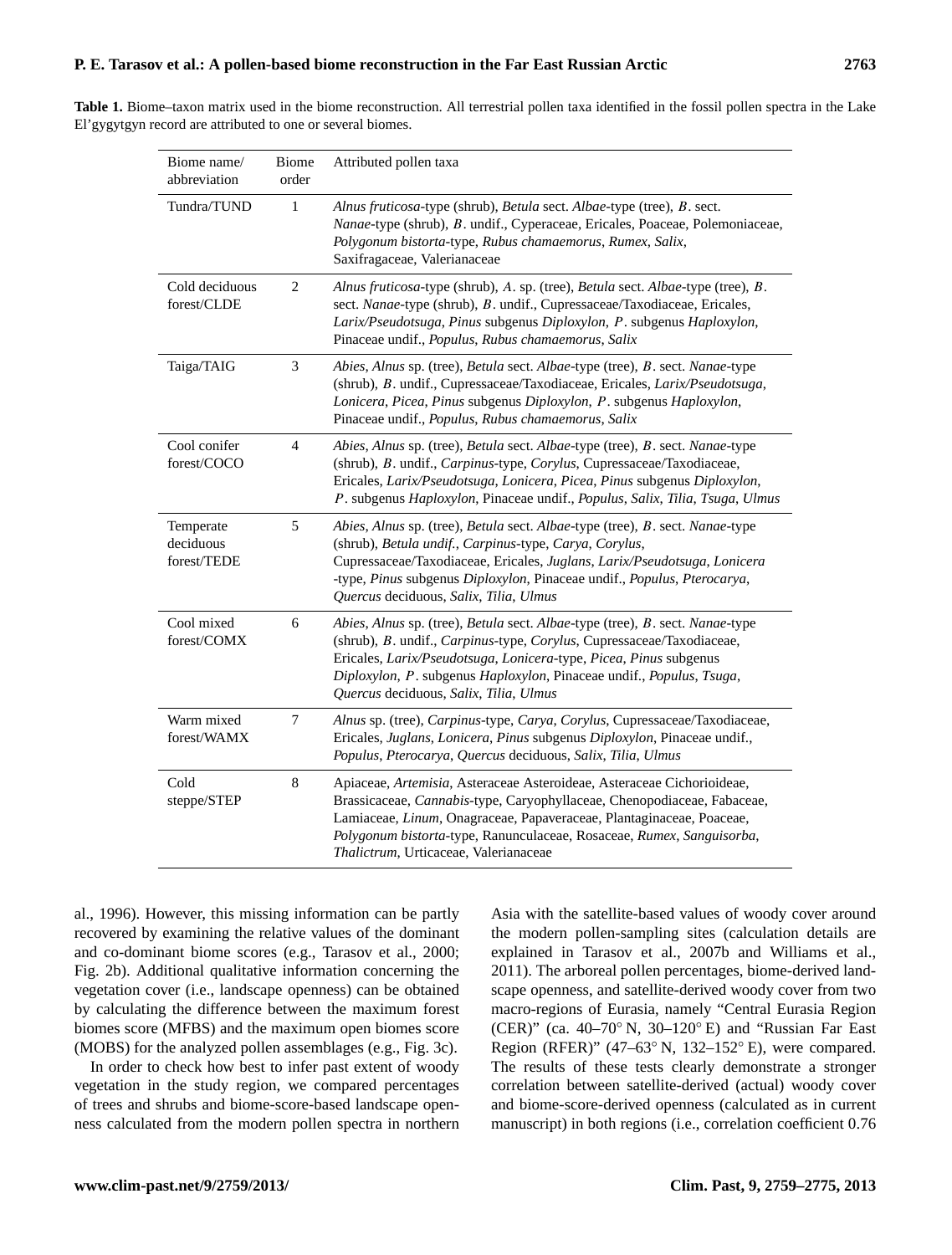

**Fig. 2.** Diagram of modern data from Lake El'gygytgyn: **(A)** summary pollen percentage diagram of the 43 modern surface pollen spectra (pollen analyst T. Matrosova), and **(B)** calculated affinity scores of individual biomes that dominated in the study area during the late Quaternary. Triangles indicate the modern mean score value of each respective biome, and horizontal bars indicate the 95 % uncertainty ranges (2 standard deviations away from the mean). The diagram was constructed using Tilia/Tilia-Graph/TGView software (Grimm, 1993, 2004). Percentages for individual terrestrial pollen taxa at each level were calculated from the sum of arboreal and non-arboreal pollen. Only taxa that exceed the 0.5 % threshold are shown. H indicates heath. Biome names are abbreviated as follows: STEP – cold steppe, TUND – tundra, and CLDE – cold deciduous forest.

pollen percentages (i.e., 0.55 in CER and 0.56 in RFER). The in CER and 0.88 in RFER) and substantially weaker correlation between satellite-derived woody cover and woody reason for this difference is partly explained by Prentice et al. (1996). Biome score calculation accounts for the ecology of pollen-producing plants and does not entirely rely upon a statistical similarity between pollen assemblages composed of numerous taxa representing ecologically different plant functional types (Bezrukova et al., 2010). The additional results obtained with the modern data sets from the study region justify the methodological approach applied in the current study. Once more we would like to stress that biome scores are used as qualitative indicators of climatic-driven trends in the vegetation development rather than quantitative (i.e., percentage) estimates of woody cover or biome-covered area in the study region.

#### **3 Results and discussion**

#### **3.1 Test with the modern pollen spectra**

All 43 pollen assemblages from the surface sediments of Lake El'gygytgyn (Matrosova, 2009) show that only 17 terrestrial pollen taxa exceed the 0.5 % threshold and influence the biome score calculation (Fig. 2a). All assemblages are dominated by *Alnus*, *Betula* and *Pinus* subg. *Haploxylon* pollen, representing regional alder, birch and pine shrubs, respectively. Poaceae (grasses) and Cyperaceae (sedges) are the most common herbaceous pollen taxa, and reflect local and regional graminoid tundra. These modern pollen assemblages support the conclusion that the pollen rain in Lake El'gygytgyn is more indicative of regional than local catchment vegetation with up to 60 % of the pollen (*Alnus*, *Betula*, *Pinus pumila*) coming from the surrounding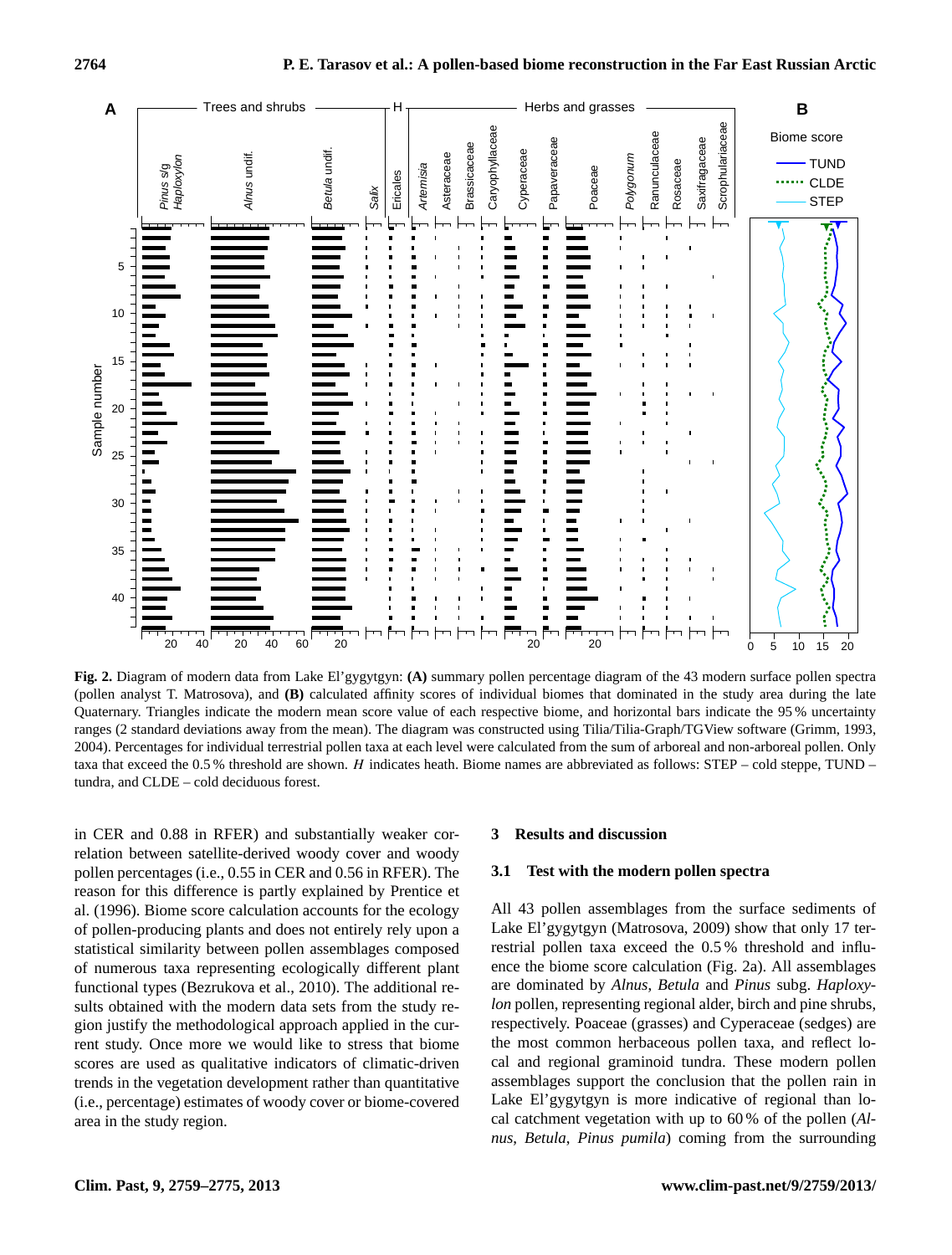

**Fig. 3.** Summary diagram for the last ∼ 24 ka showing the **(A)** time series of individual biomes (triangles indicate the modern mean score of each respective biome; horizontal bars indicate the 95 % uncertainty ranges); **(B)** dominant biomes; **(C)** characteristic of landscape openness calculated as the difference between the maximum score of forest biomes (MSFB) and the maximum score of open biomes (MSOB) at each level; and **(D)** marine isotope stage (MIS) boundaries and **(E)** stack of 57 globally distributed benthic  $\delta^{18}$ O records (after Lisiecki and Raymo, 2005). The Younger Dryas is indicated by YD, and the Bølling–Allerød is indicated by B– A. Biome names are abbreviated as follows: STEP – cold steppe, TUND – tundra, and CLDE – cold deciduous forest.

uplands (Lozhkin et al., 2001). This predominantly regional signal in the modern pollen assemblages strengthens the use of the Lake El'gygytgyn pollen data for palaeoclimatic interpretations (Lozhkin et al., 2007; Melles et al., 2012; Brigham-Grette et al., 2013) and vegetation reconstructions (Brigham-Grette et al., 2013; Lozhkin and Anderson, 2013).

The biome reconstruction (Fig. 2b) identifies the tundra (TUND) as having the highest affinity scores, and reflects well the regional vegetation in northern Chukotka. A test of the biomization approach using the set of surface pollen assemblages from Lake El'gygytgyn (Fig. 2b) provides additional important information on the uncertainty in the biomization procedure. The variation (standard deviation) of the biome scores therefore could be potentially used to represent the uncertainty of any single down-core biome score, at least those from interglacial periods. The 95 % ranges (2 standard deviations away from the surface samples mean) calculated for the TUND, cold deciduous forest (CLDE) and cold steppe (STEP) biome scores have been added to Fig. 2b and to Figs. 3a, 4a, 5a and 6a for comparison.

# **3.2 The last glacial and Holocene interval (**∼ **24–2 ka ago)**

The results of biomization (Fig. 3) show that the STEP vegetation type displays the highest affinity scores during the last glacial ∼ 24–16 ka ago (Fig. 3a) and remains dominant prior to ∼ 14.9 ka ago (Fig. 3b). This vegetation reconstruction suggests that drought- and cold-tolerant herbaceous communities played a major role in the regional vegetation cover. TUND biome scores for the glacial assemblages are substantially lower than in the modern pollen spectra, and the CLDE scores are at minimum, reflecting virtual absence of tree and shrub vegetation in the glacial landscape (Fig. 3c). The interval after ∼ 16 ka ago experiences drastic changes in the biome composition. The Bølling–Allerød (B–A) interstadial (Fig. 3) is characterized by a marked increase in the TUND and CLDE scores and is accompanied by a decrease in the STEP scores, the latter to almost present-day levels. The Younger Dryas (YD) chronozone shows biome scores that broadly resemble values reconstructed for the full glacial. The TUND biome remains dominant, suggesting that YD conditions were less severe than during the interval prior to 14.9 ka ago. The Holocene is characterized by a continuous dominance of TUND. Between  $\sim$  10.5 and 8 ka ago, STEP reveals its lowest scores for the entire record. This interval likely corresponds to the early Holocene climatic optimum. Despite a marked increase in CLDE scores, the biome reconstruction suggests that the Holocene landscape remained generally open and that trees did not play an important role in the regional vegetation (Fig. 3c).

High percentages of *Betula* and *Alnus* characterize the late glacial and early Holocene pollen record from Lake El'gygytgyn (Lozhkin et al., 2007). Depending on climatic and ecological conditions, both taxa (and *Salix*) may have substantially different life forms that may also represent different biomes. As arctic–alpine shrubs and dwarf shrubs, these taxa are characteristic of the tundra biome, whereas when occurring as tall shrubs and trees they are important constituents of several boreal and boreal–temperate forest biomes (Table 1). Unfortunately, pollen grains representing tree and shrub forms of the same taxon have little morphological difference. This morphological similarity often prevents pollen analysts from distinguishing between the two forms and challenges pollen-based vegetation and climate reconstructions (Prentice et al., 1996). Therefore, our biomization scheme uses a conservative approach and assigns *Alnus* and *Betula* to both TUND and CLDE biomes. Despite these potential limitations, Andreev et al. (2012), who analyzed several Holocene permafrost sequences in the vicinity of Lake El'gygytgyn, assigned pollen of *Alnus* and *Betula* mainly to their shrub forms. Their results indicate the presence of tundra and forest–tundra communities and thus support the conclusions drawn from the biome reconstructions. However, macrofossil analysis of an organic-rich deposit, dated to ∼9100–8100<sup>14</sup>C yr BP and located ∼1 km away from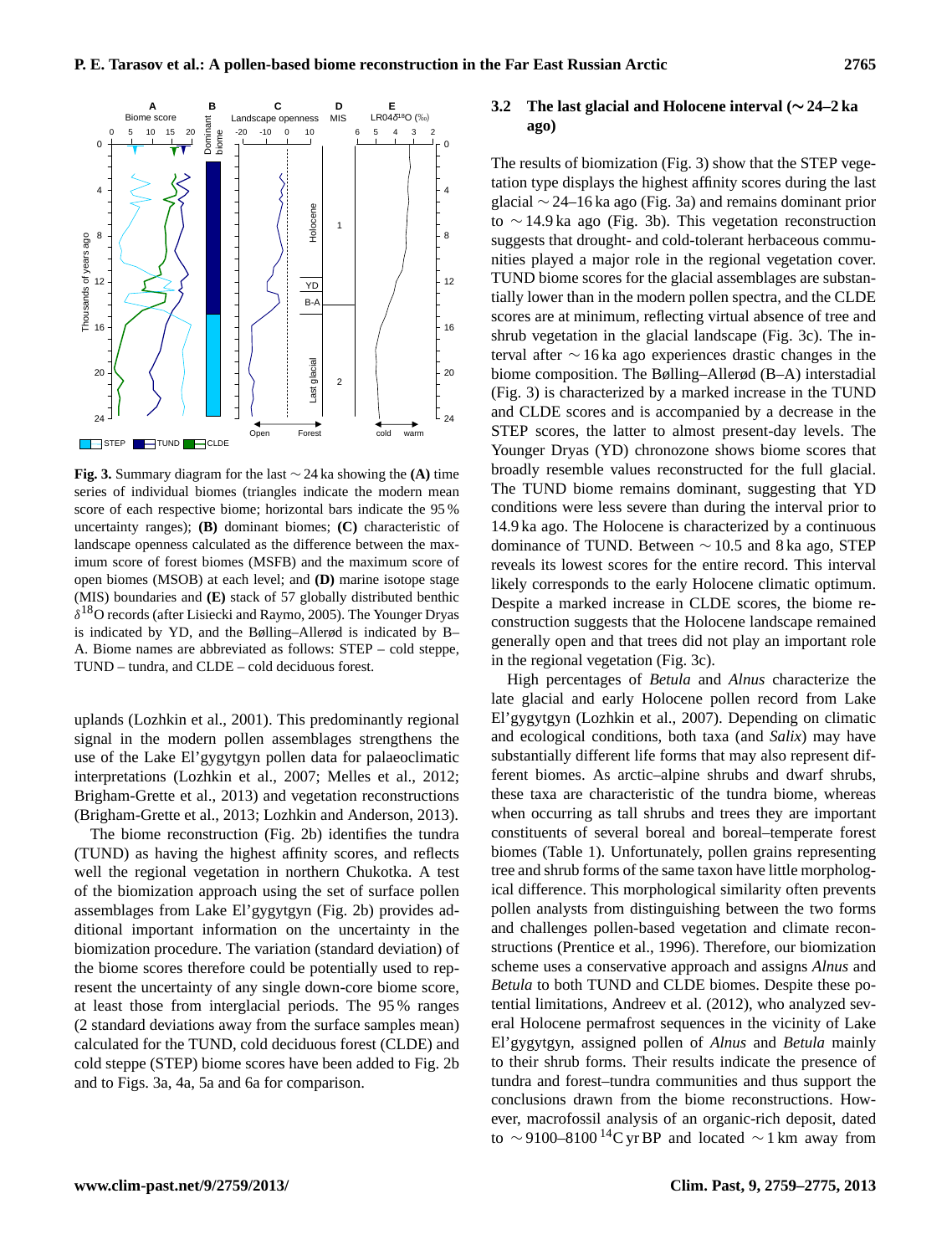Lake El'gygytgyn, revealed larch needles, tree-sized alder, and taxa that today are restricted to areas to the south of the lake (Shilo et al., 2008). Moreover, larch seeds were found in the P2 core (Andreev et al., 2012) on the northern shore of Lake El'gygytgyn and dated to  $9640 \pm 60^{14}$ C yr BP, indicating that larch grew in the lake crater during the early Holocene. Furthermore, macrofossil studies to the north of current tree line in Chukotka indicate that alder and willow achieved tree heights during the same interval (Lozhkin, 1993), suggesting, at least during the Holocene thermal maximum, cold deciduous woodland was likely present in areas of northern Chukotka.

Climate reconstructions of the early Holocene thermal maximum (Lozhkin et al., 2007) revealed mean July (i.e., MTWM) temperatures that were up to 2 to  $4 °C$  warmer than present. Paleobotanical data suggest that the study area perhaps supported vegetation similar to high shrub tundra found today in southern Chukotka. Additionally, gallery birch and willow forests established in protected river valleys and possibly stands of deciduous trees occurred in sheltered areas within the interfluves (Edwards et al., 2005; Lozhkin and Anderson, 2013). More recent climate reconstructions using the BMA approach (Melles et al., 2012) also indicate a 2 to 4 ◦C increase in MTWA above the present-day level (within the reconstruction uncertainty range). The latter results suggest that the early Holocene warming in the study area was probably less pronounced (Melles et al., 2012) than suggested by Lozhkin et al. (2007) and that the more moderate temperatures would prevent significant forest development in the region.

Inspection of the biome score variability in Fig. 2b suggests that the scores of tundra (mean value 17.68, 95 % uncertainty range 15.95–19.41) and cold deciduous forest (mean 15.19, 95 % uncertainty range 13.86–16.52) in the modern pollen spectra are not easily distinguishable from one another. This result of biomization helps to resolve the apparently contradictory result of high Holocene TUND biome scores in the presence of macrofossils of tree taxa.

# **3.3 The penultimate glacial–interglacial transition and the last interglacial interval (**∼ **138–89 ka ago)**

Biomization results (Fig. 4) show that STEP has the highest affinity scores at the end of the penultimate glacial ∼ 138– 136 ka ago (Fig. 4a). However, TUND becomes a dominant vegetation type after ∼ 135 ka ago (Fig. 4b). The CLDE affinity scores show a marked increase by ∼ 133 ka ago and a subsequent drop ∼ 130 ka ago, resembling the abrupt climate reversal, as revealed during the late last glacial interval (i.e., the YD reversal in Fig. 3) and during the Termination III (i.e., Martrat et al., 2007; Cheng et al., 2009). The onset of interglacial conditions as indicated by the vegetation reconstruction (Fig. 4c) can be placed  $\sim$  128 ka ago, or just above the MIS 6/MIS 5 boundary (Fig. 4d). Although maximum CLDE scores are between  $\sim$  128 and 115 ka ago (MIS 5.5),



**Fig. 4.** Summary of paleoenvironmental trends between ∼ 138 and ∼ 89 ka ago showing the **(A)** time series of individual biomes (triangles indicate the modern mean score of each respective biome; horizontal bars indicate the 95% uncertainty ranges); **(B)** dominant biomes; **(C)** characteristic of landscape openness calculated as the difference between the maximum score of forest biomes (MSFB) and the maximum score of open biomes (MSOB) at each level; and **(D)** marine isotope stage (MIS) boundaries and **(E)** stack of 57 globally distributed benthic  $\delta^{18}$ O records (after Lisiecki and Raymo, 2005). Biome names are abbreviated as follows: STEP – cold steppe, TUND – tundra, and CLDE – cold deciduous forest.

relatively high TUND scores suggest that this vegetation type was an important landscape element during most of the last interglacial interval. Two samples with CLDE scores slightly higher than those for TUND are dated to  $\sim$  125– 123 ka ago. STEP has its lowest scores for the whole record between  $\sim$  127 and 123 ka ago. All the evidence suggests this interval as the interglacial climatic optimum with the highest temperature and precipitation values, and the most extensive establishment of shrub–tundra and forest–tundra communities within the region. Although the biome scores (Fig. 4a) suggest that woody plants likely played a more important role in the regional vegetation during the last interglacial as compared to the Holocene, the biome reconstruction indicates that open vegetation predominates on the regional landscape (Fig. 4c). Starting from ∼ 115 ka ago, the biome reconstruction demonstrates a progressive decrease in CLDE and synchronous increase in STEP scores, marking the interglacial–glacial transition. TUND scores remain important until ∼ 92 ka ago, and STEP scores achieve their highest values after that, likely indicating the onset of the extremely cold and dry climate of the full glacial.

The pollen record of the MIS 5.5 climatic optimum from Lake El'gygytgyn (Lozhkin et al., 2007; Lozhkin and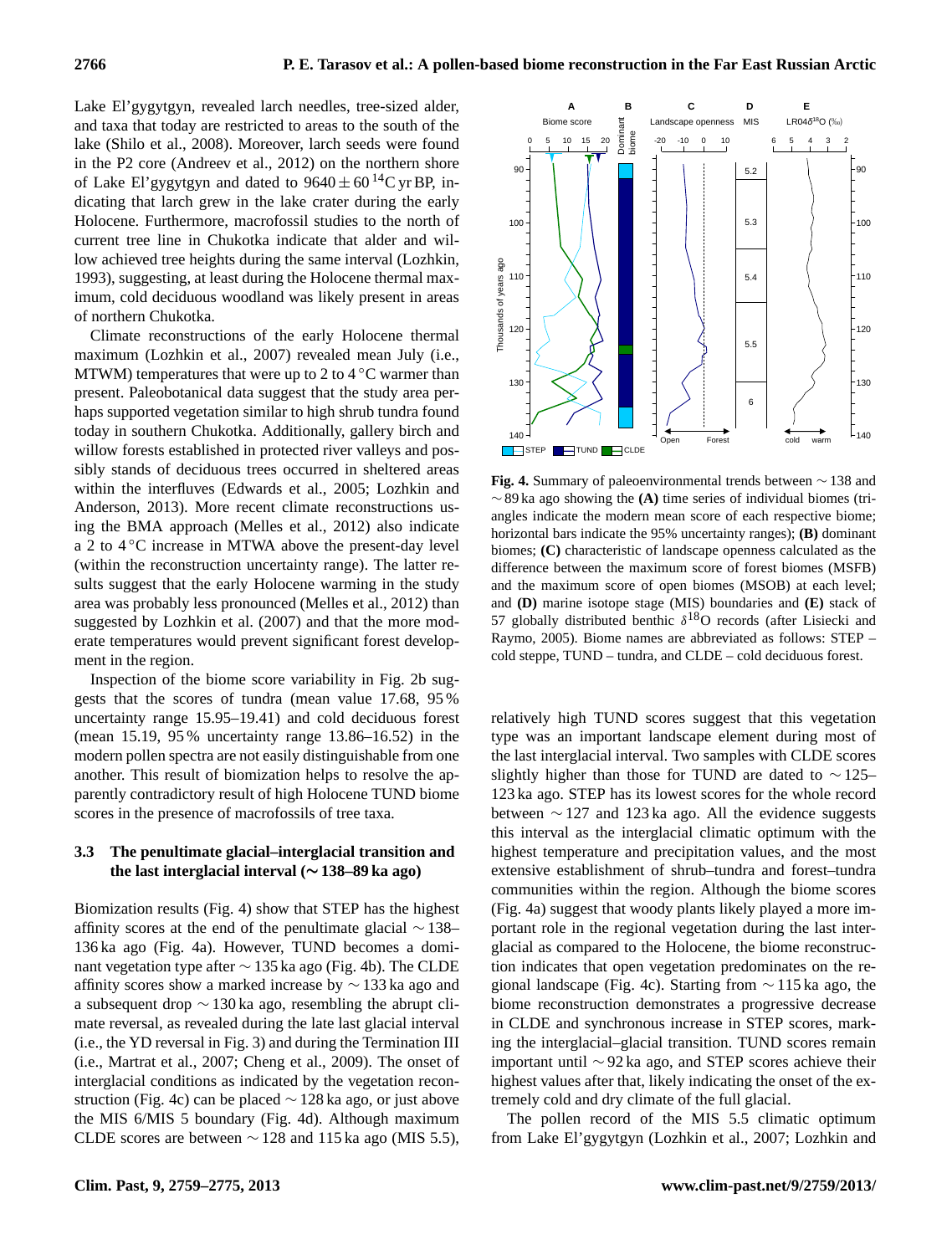Anderson, 2013) shows high percentages of *Betula* and *Alnus* that, when combined with the other tree/shrub taxa, constitute over 95 % of the pollen assemblage. The percentages of herbaceous taxa are substantially lower than those recorded in the Holocene assemblages. These characteristics suggest that the MIS 5.5 climate optimum was wetter and warmer than the Holocene maximum and that tree and shrub communities were more common in the regional vegetation (Lozhkin and Anderson, 2013). This interpretation agrees with the analog-based climate reconstructions (Lozhkin et al., 2007; Melles et al., 2012; Fig. 7c and d) and with the results of the biome reconstruction presented here (Fig. 4).

The expansion of trees in the study region during the MIS 5 climate optimum remains under debate. Although woody plant macrofossils assigned to the last interglacial have been found throughout the Siberian Arctic beyond modern tree line (Lozhkin and Anderson, 1995; Kienast et al., 2011, and references therein), chronological control at many sites is rather weak (Lozhkin and Anderson, 2013).

Evidence from the recently studied site Oyogos Yar (72.68◦ N, 143.53◦ E) from northern Yakutia (Kienast et al., 2011) suggests that open forest–tundra with larch (*Larix dahurica*), tree alder (*Alnus incana*), and birch and alder shrubs, interspersed with patches of steppe and meadows, occupied the Yana-Indigirka lowland in the westernmost part of Beringia. The presence of larch indicates that tree line shifted at least 270 km north of its current position and that the MTWM exceeded 13° C during the last interglacial optimum (Kienast et al., 2011). The pollen-based climate reconstruction for Lake El'gygytgyn demonstrates a less pronounced increase in summer temperature (Melles et al., 2012) than inferred for Oyogos Yar, which is located ∼ 1200 km to the west of the lake. The temperature differences reconstructed for MIS 5.5 suggest that the central part of the Siberian Arctic perhaps experienced a stronger warming and a greater northward advance of tree line as compared to northeastern Siberia. A similar situation was noted during the Holocene (e.g., Texier et al., 1997; Binney et al., 2009, and references therein).

# **3.4 The interval including the MIS 11 interglacial (**∼ **428–356 ka ago)**

The biome reconstruction (Fig. 5) displays abrupt changes in the vegetation in the Lake El'gygytgyn region over the MIS 12/MIS 11 transition. The shift in dominance of full glacial steppe/tundra (STEP and TUND) to boreal taiga forest (TAIG) occurs within a rather short time interval (∼ 428 to 424 ka ago; Fig. 5a and b). However, the biome reconstruction does not show an event similar to a YD-like oscillation, as seen during the MIS 2/1 (Fig. 3a) and MIS 6/5 (Fig. 4a) transitions. Unlike the two youngest interglacials (MIS 5.5 and MIS 1), the biome results suggest a long phase of TAIG dominance (Fig. 5b) with a major spread of woody vegetation in the study region occurring between ∼ 424 and 399 ka



horizontal bars indicate the 95 % uncertainty ranges); **(B)** dominant **Fig. 5.** Summary of paleoenvironmental trends between ∼ 428 and ∼ 356 ka ago showing the **(A)** time series of individual biomes (triangles indicate the modern mean score of each respective biome; biomes; **(C)** characteristic of landscape openness calculated as the difference between the maximum score of forest biomes (MSFB) and the maximum score of open biomes (MSOB) at each level; and **(D)** marine isotope stage (MIS) boundaries and **(E)** stack of 57 globally distributed benthic  $\delta^{18}$ O records (after Lisiecki and Raymo, 2005). Biome names are abbreviated as follows: STEP – cold steppe, TUND – tundra, CLDE – cold deciduous forest, TAIG – taiga, and COCO – cool conifer forest. Note that TAIG and COCO biomes are not present in the modern regional vegetation, and therefore their score is identical to CLDE in the modern spectra (see Prentice et al., 1996, and Sect. 2.3 for explanations).

ago (i.e., over 25 ka). The final stage of the MIS 11.3 interglacial (prior to 394 ka ago) experienced abrupt increases in TUND and STEP scores with an associated decrease in the forest biomes scores. This pattern suggests a shift towards colder/drier environments ∼ 400 ka ago. TUND becomes a dominant vegetation type during the remaining part of MIS 11 (Fig. 4b), while STEP shows highest values during MIS 10 between ∼ 374 and 356 ka ago. This shift in biome scores indicates a return to extremely cold and dry full glacial climate.

The MIS 11 pollen record differs substantially from those of MIS 1 and MIS 5 (Lozhkin and Anderson, 2013). In particular, the MIS 11 pollen assemblages contain high percentages of *Picea* (spruce) and significant amounts of *Larix* pollen, suggesting greater forestation of the region under conditions that were much warmer and wetter than present. The expansion of *Picea* to the Lake El'gygytgyn region is reflected in the dominance of the boreal evergreen conifer forest (i.e., TAIG) biome during the MIS 11.3 interglacial and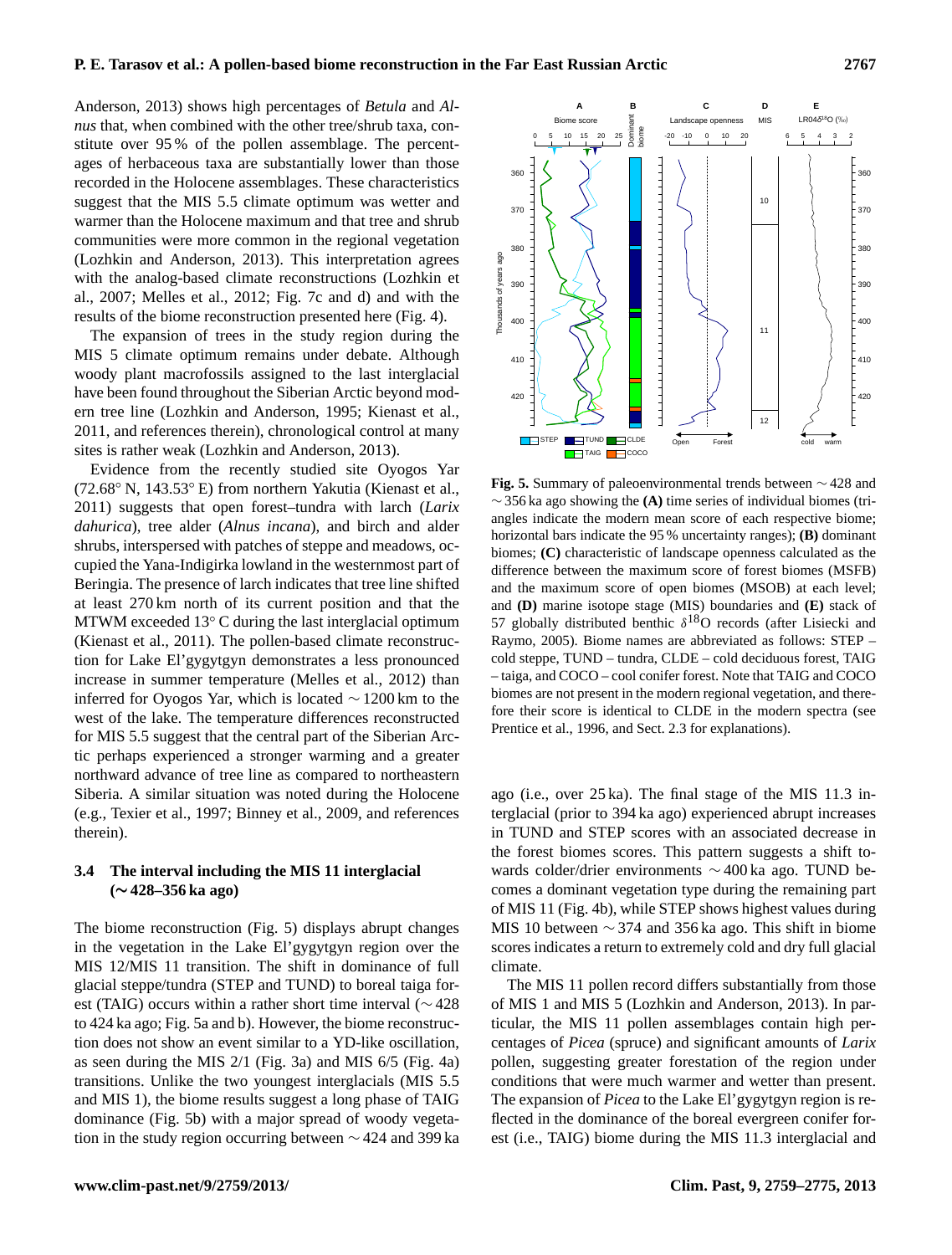represents a significant northeastward shift in its modern distribution (Lozhkin and Anderson, 2013). The biome analysis (Fig. 5b) assigns two pollen assemblages to the cool conifer forest (COCO) biome, which corresponds to the appearance of *Corylus* (cool temperate broadleaf genus) pollen in the MIS 11.3 assemblage. However, the discontinuous presence of this pollen taxon in the El'gygytgyn record has been interpreted as long-distance transport from southern regions, and not indicative of the establishment of the shrub near the lake (Lozhkin and Anderson, 2013). Conventional interpretation of the pollen diagram suggests that shrub tundra did not disappear completely when boreal evergreen coniferous forest was widespread, but rather that tundra likely was restricted to higher elevations (Lozhkin and Anderson, 2013). The latter conclusion is in line with the relatively high biome scores for TUND during the MIS 11.3 (Fig. 5a) and explains the reconstructed re-establishment of the tundra biome in the region during the later part of MIS 11.

# **3.5 The interval including the MIS 31 interglacial (**∼ **1092–1057 ka ago)**

The biome reconstruction for  $\sim$  1092–1057 ka ago (Fig. 6) provides another example of a long interglacial interval (∼ 1084–1062 ka ago; i.e., 22 ka) dominated by the TAIG biome. The onset of interglacial conditions occurs after  $\sim$  1088 ka ago, when STEP biome scores decrease abruptly to ones similar to Holocene levels. At this time, forest biome scores increase (Fig. 6a), although TUND still remains as a dominant vegetation type (Fig. 6b). Extremely low STEP scores characterize the interval between ∼ 1086 and 1068 ka ago (Fig. 6a), while the maximum spread of boreal trees occurs from ∼ 1078 to 1066 ka ago (Fig. 6c) or during the middle part of MIS 31 (Fig. 6d). A turn to colder and drier environments is evident by the end of MIS 31. However, TUND replaces TAIG as the dominant vegetation type only  $\sim$  1062 ka ago, marking the transition to MIS 30 (Fig. 6d).

A dominance of boreal tree and shrub taxa, including *Abies* (fir), *Picea*, *Larix*, *Pinus*, *Betula* and *Alnus*, characterizes the MIS 31 interglacial pollen record. Low percentages of the cool temperate broad-leaved deciduous tree/shrub taxa (e.g., *Corylus*, *Carpinus*, *Acer* (maple) and *Quercus*) also appear (Lozhkin and Anderson, 2013). The influence of these more temperate taxa on the biome reconstructions is reflected in the dominance of COCO scores in three levels at the beginning and at the end of the interglacial (Fig. 6b), an interval otherwise dominated by TAIG. According to the biome model and present-day bioclimatic limits for boreal and temperate taxa, COCO requires warmer summer and winter conditions than TAIG (Prentice et al., 1992; Kaplan, 2001). A discontinuous appearance of COCO during the initial and final stages of the interglacial likely indicates long-distance transport of the temperate pollen taxa from warmer regions. Lozhkin and Anderson (2013) also interpreted these warm taxa as being exotic contributors to the MIS 31 record. The



cold steppe, TUND – tundra, CLDE – cold deciduous forest, TAIG **Fig. 6.** Summary of paleoenvironmental trends between ∼ 1092 and ∼ 1057 ka ago showing the **(A)** time series of individual biomes (triangles indicate the modern mean score of each respective biome; horizontal bars indicate the 95 % uncertainty ranges); **(B)** dominant biomes; **(C)** characteristic of landscape openness calculated as the difference between the maximum score of forest biomes (MSFB) and the maximum score of open biomes (MSOB) at each level; and **(D)** marine isotope stage (MIS) boundaries and **(E)** stack of 57 globally distributed benthic  $\delta^{18}$ O records (after Lisiecki and Raymo, 2005). Biome names are abbreviated as follows: STEP – – taiga, and COCO – cool conifer forest. Note that TAIG and COCO biomes are not present in the modern regional vegetation, and therefore their score is identical to CLDE in the modern spectra (see Prentice et al., 1996, and Sect. 2.3 for explanations).

latter study further suggested that forests that included temperate taxa possibly occurred in closer proximity to Lake El'gygytgyn as compared to today, implying much warmer and wetter than present conditions (Melles et al., 2012; Fig. 7c and d).

# **3.6 The late Pliocene and early Pleistocene interval (**∼ **3562–2200 ka ago)**

Results of the biome reconstructions (Fig. 7a) indicate that the late Pliocene–early Pleistocene can be characterized by six vegetation types. The four biomes representing forest are composed of either boreal (i.e., CLDE and TAIG) or a mixture of boreal and temperate tree taxa (i.e., COCO and cool mixed (COMX) forest). The other two biomes (i.e., TUND and STEP) represent open vegetation dominated by boreal and/or arctic herb and shrub communities. The biome reconstruction (Fig. 7a) and landscape openness (Fig. 7b) reflect millennial-scale vegetation changes in the Lake El'gygytgyn region that correspond well with shifts in global climate represented by alternating cold and warm marine isotope stages (Fig. 7e).

Biome reconstructions demonstrate a trend in the regional vegetation history, which suggests a step-like transition from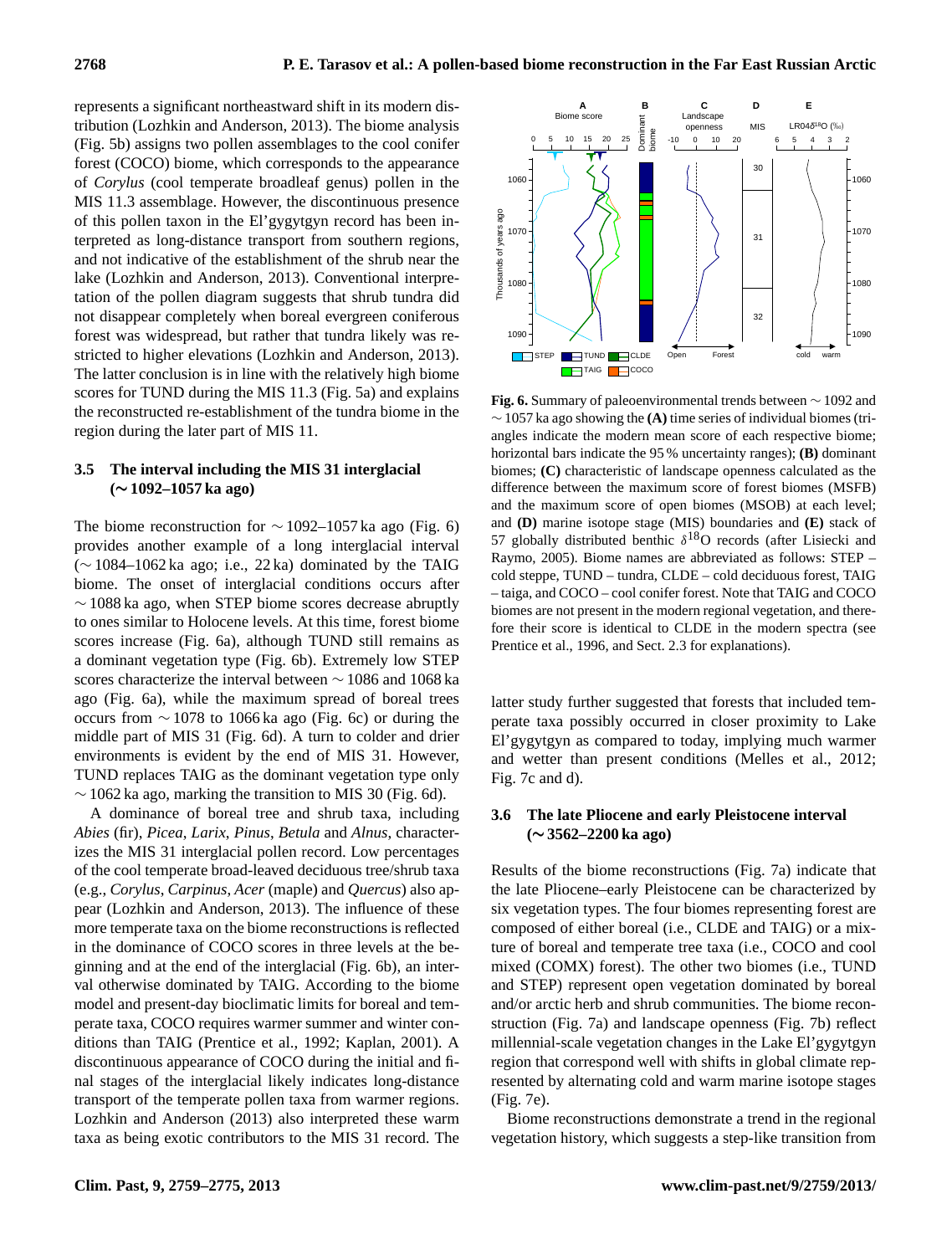

warmest month; **(D)** pollen-based reconstructions of mean annual precipitation (after Melles et al., 2012; Brigham-Grette et al., 2013); and **Fig. 7.** Summary of paleoenvironmental trends between ∼ 3580 and ∼ 2200 ka ago showing the **(A)** time series of the dominant vegetation types (biomes); **(B)** characteristic of landscape openness calculated as the difference between the maximum score of the forest biomes (MSFB) and the maximum score of the open biomes (MSOB) at each level; **(C)** pollen-based reconstructions of the mean temperature of the **(E)** Pliocene–Pleistocene stack of 57 globally distributed benthic  $\delta^{18}$ O records with marine isotope stage (MIS) numbers (after Lisiecki and Raymo, 2005). Grey and white bands indicate cold and warm marine isotope stages, respectively. Biome names are abbreviated as follows: STEP – cold steppe, TUND – tundra, CLDE – cold deciduous forest, TAIG – taiga, COCO – cool conifer forest, and COMX – cool mixed forest.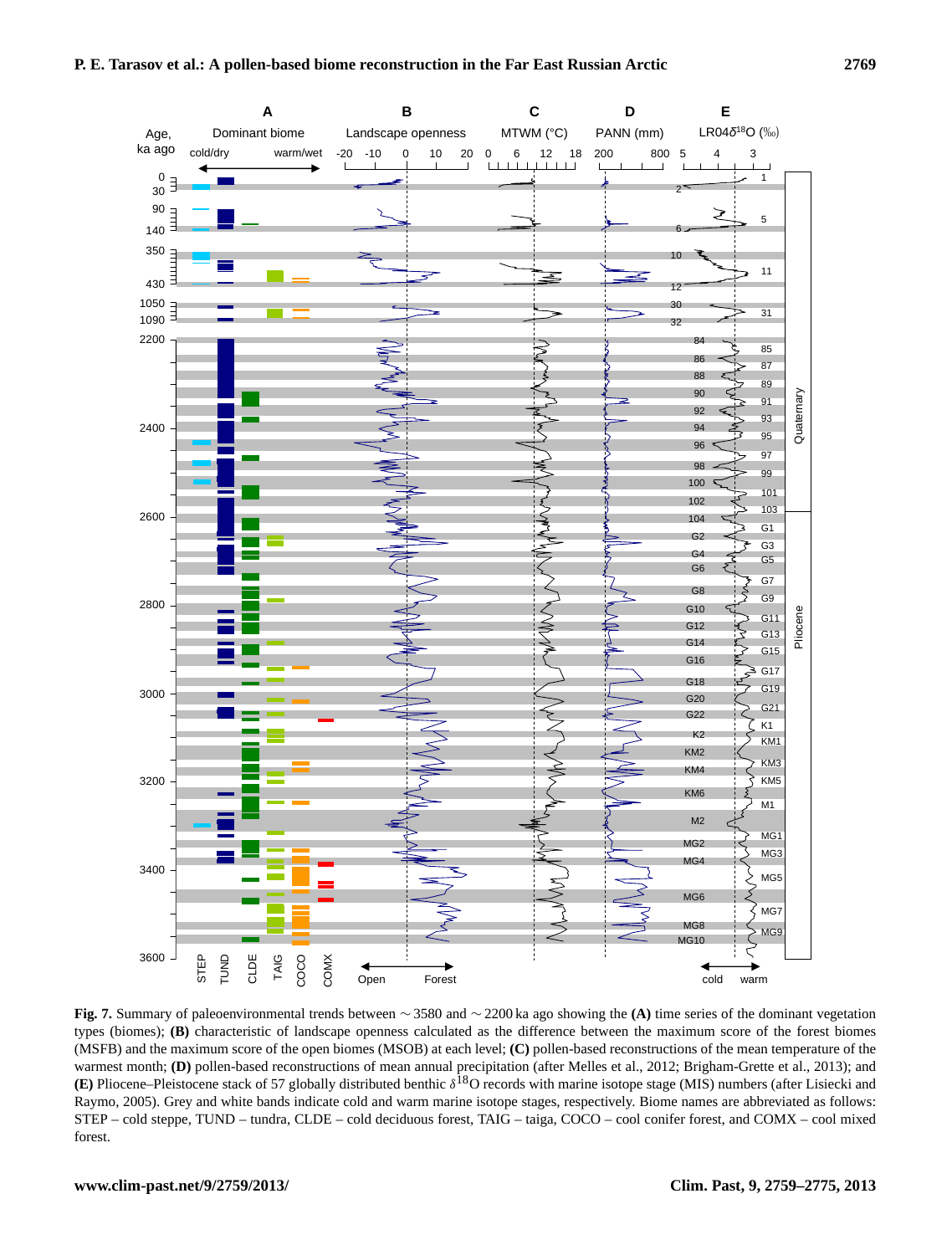generally warmer/wetter environments of the mid- to late Pliocene towards colder/drier environments of the early Pleistocene. The COMX and COCO biomes (Fig. 7a) consist of boreal and temperate conifers with a mix of temperate broad-leaved trees and shrubs (Table 1). They are particularly noticeable in the lower part of the record prior to MIS G16 (i.e., older than 2937 ka ago), whereas TUND predominance becomes a prominent feature beginning in MIS G6 (i.e., since 2730 ka ago). The biome results indicate the study area supported a noticeable tree population during most of the interval prior to ∼ 2730 ka ago, while a generally open landscape became a common feature after that time (Fig. 7b). The biomization further suggests that the transition from mostly forested to mostly open landscape was not gradual and that the regional vegetation responded rapidly to the warmer and colder global climate oscillations seen in the marine isotopic records (Fig. 7e). Biomes characteristic of open landscapes do appear prior to ∼ 2730 ka ago. For example, TUND is noted as early as ∼ 3379–3378 ka ago within MIS MG4 (Fig. 7a). The cold- and drought-tolerant STEP biome is first evident in the reconstruction ∼ 3298 ka ago during the otherwise TUND-dominated MIS M2 (∼ 3312–3264 ka ago). Thus, the generally warm Pliocene experienced several cool intervals prior to ∼ 2800 ka ago as shown by TUND dominance (Fig. 7a) in the regional vegetation.

The lower 216 m of lacustrine sediments (Andreev et al., 2013) provides the most complete terrestrial pollen record of the late Pliocene and early Pleistocene from the Siberian Arctic. Thus, the Lake El'gygytgyn record provides a strong basis for qualitative interpretations of the paleoenvironments (see Andreev et al., 2013) and for reconstructions of past biomes (Fig. 7a and b) and climate (Brigham-Grette et al., 2013; Fig. 7c and d).

Prior to ∼ 3350 ka ago, the pollen assemblages indicate the presence of a forest dominated by spruce, larch, fir, and hemlock with lesser amounts of other boreal and temperate taxa (Andreev et al., 2013). The biome-based interpretation suggests the presence of COCO and COMX forests. Deciduous *Quercus* is one of the indicator taxa in the El'gygytgyn pollen record that influences the reconstruction of cool mixed forest as *Quercus* belongs to the temperate deciduous broad-leaved tree/shrub plant functional type (Prentice et al., 1996). In the BIOME global vegetation model, the presence of temperate deciduous broad-leaved arboreal taxa requires the minimum MTCM to be higher than  $-15\degree$ C (Prentice et al., 1992). However, this model-based hypothesis contradicts the modern distribution pattern of temperate deciduous broad-leaved woody taxa (e.g., *Quercus mongolica* or Mongolian oak), which grow today in southern areas of the Russian Far East (Mokhova et al., 2009), which experiences much colder winter temperatures (minimum MTCM values going down to −26 ◦C) than allowed by the model. Mokhova et al. (2009) suggested that sufficiently warm summer temperatures combined with high snow accumulation may outweigh the negative influence of low winter temperatures on the temperate broad-leaved tree and shrub taxa. However, it should be acknowledged that the model does not attempt to simulate the distribution of individual taxa, particularly those with unusual adaptations to cold or snow.

Reviewing quantitative reconstructions based on terrestrial proxies from the Arctic, summer temperature (MTWM) remains the most confidentially reconstructed climate variable (e.g., Andreev et al., 2004, 2011; Kienast et al., 2011; Brigham-Grette et al., 2013). Reconstructed values for mean temperature of the coldest month (MTCM) have larger statistical errors and broader uncertainty ranges (Melles et al., 2012) as compared to MTWM. However, the MTCM reconstruction suggests the predominance of relatively warm winter temperatures (i.e., above  $-26^{\circ}$ C) prior to  $\sim$  3380 ka ago (Brigham-Grette et al., 2013) in line with qualitative interpretations of the pollen record (Andreev et al., 2013; Brigham-Grette et al., 2013) and biome reconstruction results (Fig. 7a).

The pollen records and biome reconstructions suggest that vegetation changes occurred in several steps (Fig. 7a and b). For example, shifts in the composition of boreal forest happen first with the loss of temperate and then later boreal evergreen conifers, followed by transitions from forested habitats to treeless, shrubby and finally herbaceous environments. Estimates of the MTCM, based on changes in the pollen assemblages, suggest predominantly cold winters since ∼ 2940 ka ago, but especially since ∼ 2730 ka ago (Brigham-Grette et al., 2013). Such winter coolness has important implications for arctic vegetation–climate feedbacks (Levis et al., 1999), such as the expansion of tundra causing increased land surface albedo (thus lowering air temperatures), especially during snow-covered months.

Results of the palynological research and synthesis of the published proxy data from regions of northern Asia and northern North America for the late Pliocene/early Pleistocene presented in the current special issue (see Andreev et al., 2013, for details and references) offer an excellent opportunity for evaluating results of the pollen-based biome reconstruction presented here. For example, numerous coprophilous fungal spores revealed in the pollen samples within the Mammoth subchron (MIS M2) suggest open landscape and the presence of grazing animals around the lake, a conclusion that agrees with the pollen-based interpretations. Peaks in green algae (*Botryococcus*) colonies appear well within the intervals for which pollen-inferred reconstructions suggest relatively dry vegetation and climate.

# **3.7 Data–model comparison**

In the case of Lake El'gygytgyn, there is an opportunity to compare results from the biome reconstructions obtained in the current study (Fig. 7a and b) to (1) the recently published reconstructions of temperature (Fig. 7c) and atmospheric precipitation (Fig. 7d) derived from the El'gygytgyn pollen records using the best modern analog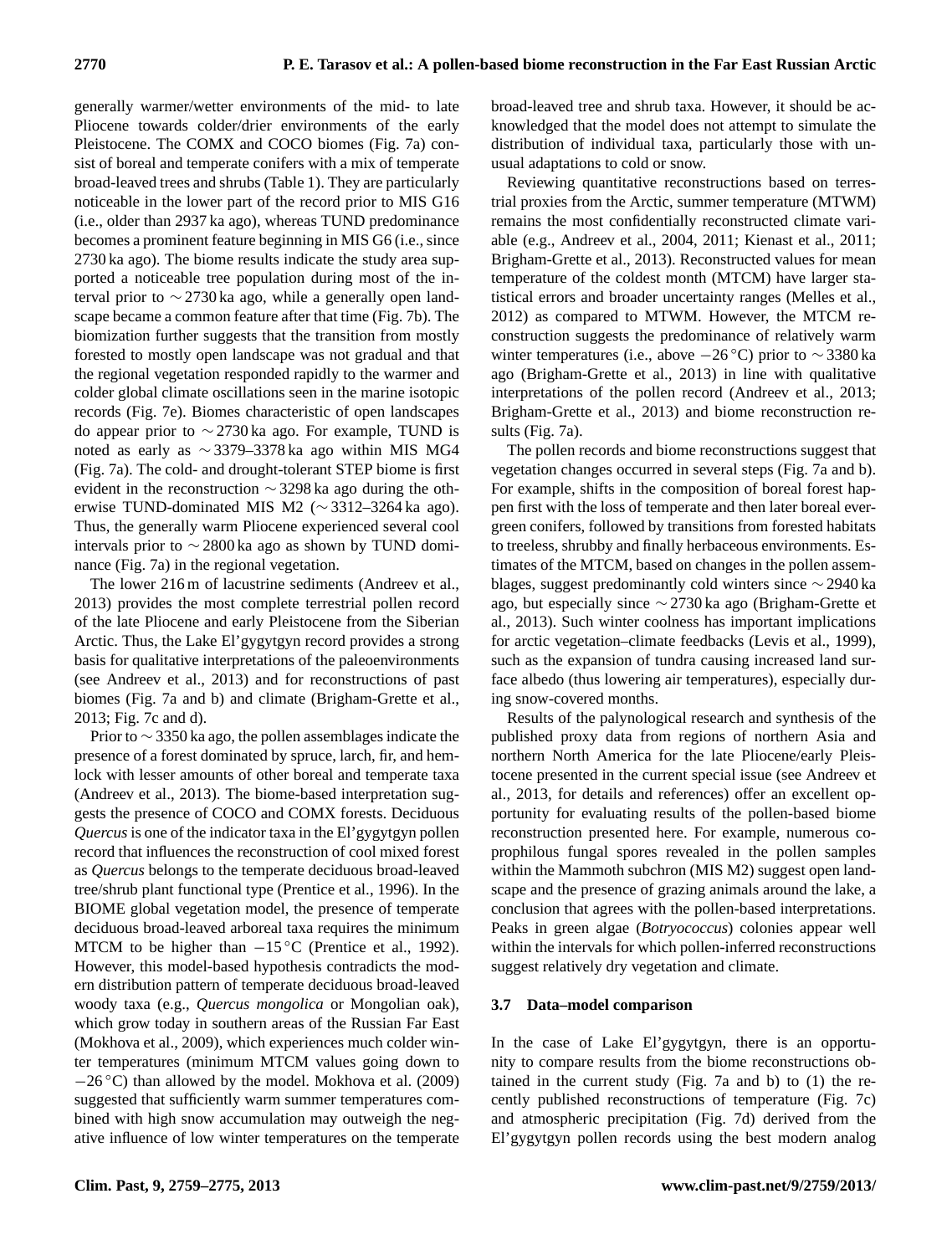(BMA) approach (Melles et al., 2012; Brigham-Grette et al., 2013); and (2) additional paleoenvironmental reconstructions from other long-term records (e.g., Lisiecki and Raymo, 2005, Fig. 7e). Approaches that have proved useful for interpreting the El'gygytgyn record involve the application of biome reconstruction and BMA. Both methods have their own set of assumptions and shortcomings. For example, the biomization method provides only rough climate information (for bioclimatic limits of different PFTs and biomes, see Prentice et al., 1996 and Kaplan et al., 2003). However, it is "closer" to the actual vegetation and does not suffer as much from the no-analog problem that faces more quantitative approaches (Prentice et al., 1996). Although the modern analog technique may be somewhat limited by analogrelated issues, this technique has provided robust climate reconstructions, when good analogs exist (e.g., Guiot, 1990; Jackson and Williams, 2004; Tarasov et al., 2007a). One of the main advantages of the "biomization" approach, which allows paleovegetation to be reconstructed from either climate or pollen data (Prentice et al., 1992, 1996), is that in both cases the main vegetation types (biomes) are uniformly defined. This consistency is of key importance, because it allows the results of model simulations to be directly compared with the pollen-based biome reconstructions. Melles et al. (2012) reported on GCM (General Circulation Model) experiments that included an interactive vegetation component (using GENESIS 3.0 coupled to BIOME4). This paper examined the MIS 1, MIS 5.5, MIS 11.3 and MIS 31 interglacial intervals with a geographic focus on the Arctic. The results of the climate model simulations when converted to vegetation maps show a striking similarity to the pollen-based vegetation reconstructions presented here. Thus, shrub tundra appears around Lake El'gygytgyn in the modern (preindustrial control) and 9 ka runs, whereas deciduous taiga (i.e., CLDE) is simulated in the lake vicinity during the early Holocene thermal optimum. CLDE also is simulated near Lake El'gygytgyn during the warmest phase of the MIS 5.5 interglacial. Evergreen taiga (i.e., TAIG) predominates during MIS 11.3 (∼ 410 ka ago), and a mixture of TAIG and CLDE vegetation is simulated for the MIS 31 interglacial (∼ 1072 ka ago), corresponding to the timing of peak summer warmth (Melles et al., 2012). Both model simulations and proxy-based reconstructions suggest that MIS 11.3 was the warmest and longest interglacial of the past million years (Melles et al., 2012).

More recently Kleinen et al. (2013) examined climate and vegetation dynamics during the MIS 11.3 using a model of intermediate complexity (CLIMBER2-LPJ; see Kleinen et al., 2010, 2011, for model details and references) and a second comprehensive general circulation model (CCSM3; see Yeager et al., 2006, for a detailed description of the model). Results of the climate modeling were then converted into maps of potential natural vegetation using BIOME4 (a coupled carbon and water flux model that predicts the steady-state vegetation distribution, structure, and biogeochemistry, taking into account interaction between these effects; Kaplan, 2001; Kaplan et al., 2003) for the four selected time slices within MIS 11.3. For comparison, the modern (preindustrial) biome distribution was also simulated using an early 20th century climatology. In agreement with the pollen data and pollen-based biome reconstruction, enhanced tree cover occurred 416 and 410 ka ago, although the tree cover was more pronounced in CCSM3 as compared to CLIMBER2-LPJ. Modeling shows (dwarf) shrub tundra as the preindustrial biome, which turns into high shrub tundra and even taiga forest in some locations 416 and 410 ka ago. The modeling results indicate a dwarf shrub tundra biome and a reduction of woody vegetation cover at 400 and 394 ka ago. These results indicate that there is general agreement about the timing of the interglacial–glacial transition in both models (Kleinen et al., 2013).

Climate and biome models also have been used in a set of sensitivity experiments that focus on the earlier part of the Lake El'gygytgyn record to test the response of temperature and precipitation to the buildup of Northern Hemisphere ice sheets (Brigham-Grette et al., 2013). Although results are preliminary, the simulations indicate a drying caused by the presence of large Northern Hemisphere ice sheets. This simulated PANN decrease and the simulated magnitude in MTCM are similar to ones determined in the proxybased biome and climate reconstructions after ∼ 2900 ka ago (Fig. 7). These results, while not definitive, suggest the timeaveraged presence of large Northern Hemisphere ice sheets contributed to the marked drying in the Lake El'gygytgyn record after ∼ 2730 ka ago (Brigham-Grette et al., 2013).

Correlations between the reconstructed MTWM values (Fig. 7c) and trends in the benthic marine isotope stack record (Fig. 7e) were observed by Brigham-Grette et al. (2013) and are also found with the pollen-based biome reconstruction presented here (Fig. 7). The similarities between reconstructions underscore the importance of the global systematic controls that link colder summer temperatures at Lake El'gygytgyn with oceanic proxies of temperature, global ice volume, and sea level (Brigham-Grette et al., 2013).

# **4 Conclusions**

The pollen-based biome reconstruction from Lake El'gygytgyn provides a record of climate-driven vegetation change that can be more easily compared with qualitative or quantitative proxy-based climate reconstructions and simulation results from vegetation and climate models. As work progresses with the El'gygytgyn sediments, the temporal resolution of the record will be substantially improved as future studies focus on specific intervals or questions of interest determined by the coarse-resolution analyses, thereby providing additional details to the observed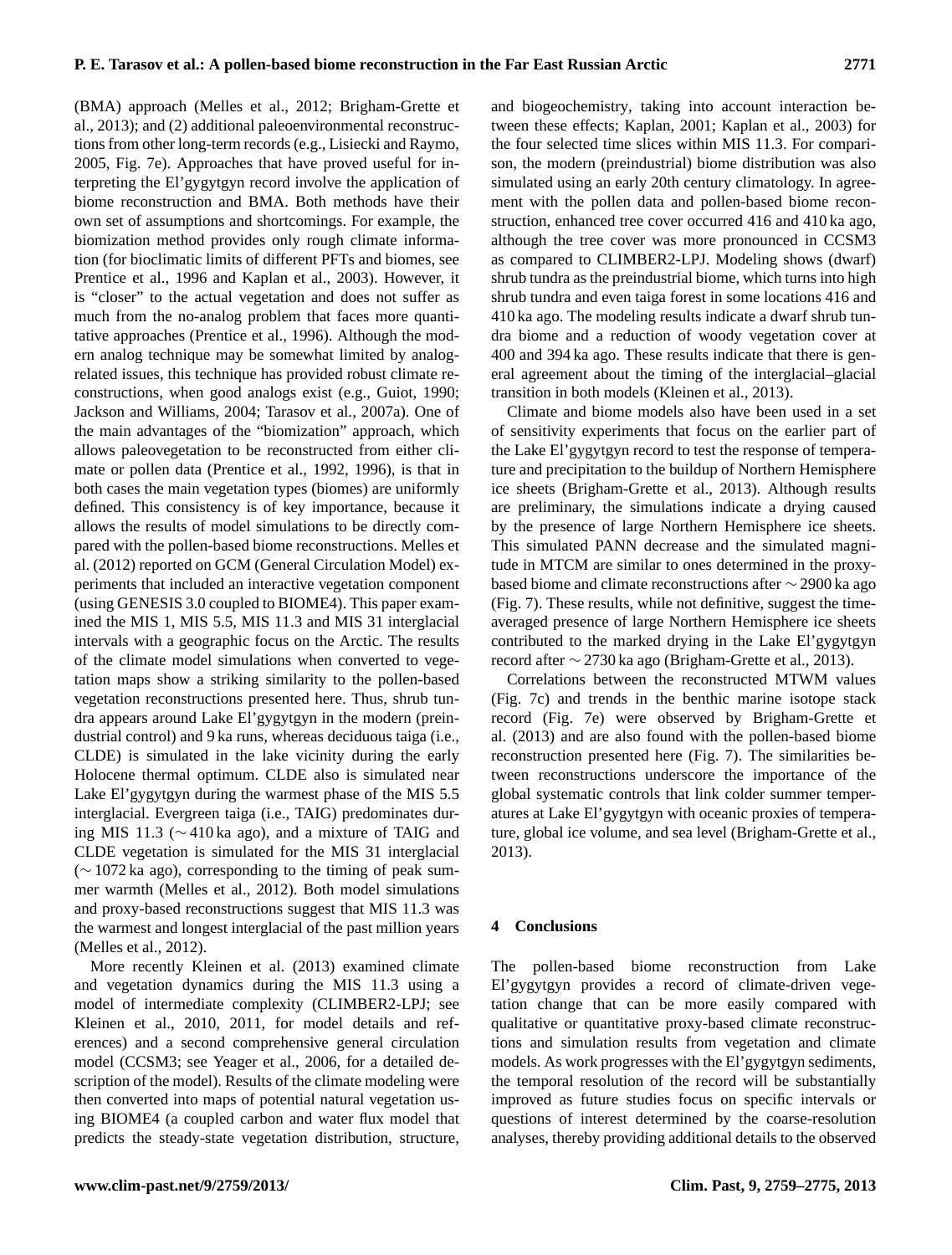shifts in climate and vegetation and opportunities for further applications of modeling and biome/analog techniques.

The objectively generated biome reconstruction from Lake El'gygytgyn is useful for a wide range of paleoenvironmental applications (e.g., data–model comparisons), and they overcome some interpretive difficulties associated with more qualitative approaches. Conventional pollen diagrams contain a great amount of site-specific paleoecological information, and their interpretation requires extensive knowledge of the regional plant ecology and taxonomy. This information often is known primarily by paleobotanists, making pollen diagrams a difficult interpretive tool for other earth scientists. Furthermore, pollen percentages illustrated in diagrams are not directly comparable to climate/vegetation model output, output that is valuable in understanding a variety of earth systems, including atmosphere–biosphere feedbacks. Moreover, comparing spatial and temporal changes in the pollen assemblages among numerous sites and across broad regions is a challenge unless the pollen data are integrated in a systematic manner. The biome reconstruction approach allows diverse pollen data to be compiled more easily within a wellorganized analytical framework. In addition to pollen diagrams, the presentation of results as biomes yields a more understandable format for a majority of geoscientists. The biome approach, although also dependent on understanding ecological relationships, provides a more objectively defined set of natural vegetation types in contrast to the traditional qualitative interpretations. The use of a common set of climatically defined vegetation types in the pollen-based reconstruction and in the model simulations facilitates data–model comparisons. Data–model comparison is beneficial because it (1) allows more accurate evaluation of the climate models and of model output, (2) justifies the selection of models with a better predictive potential, and (3) helps improve knowledge of the past earth system development at the global and regional scales.

The current study provides time series of the pollen-based reconstructed biomes and qualitative evaluation of landscape openness between ∼ 3562 and ∼ 2200 ka ago and through four glacial–interglacial cycles within the last ∼ 1090 ka. These results illustrate the timing and nature of the changes that transformed a predominantly forested Pliocene Siberian Arctic ecosystem into a largely forest-free environment, as seen during the early and late Pleistocene. The results also confirm the earlier reported stepwise temperature decline leading to the onset of Northern Hemisphere glacial cycles. Not only does the El'gygytgyn pollen record improve understanding of the Pliocene–Pleistocene transition, it also illustrates the variability within Pleistocene warm intervals. The middle Pleistocene, in particular, provides examples of long interglacial intervals dominated by taiga, and indicates the extraordinary character of the MIS 31 and MIS 11.3 interglacials.

Biome reconstruction does not rely on transfer functions established from modern pollen–vegetation data sets and, therefore, complements the published climate reconstructions obtained using the best modern analog method. The results also help to verify the ability of modern coupled climate–vegetation models to simulate past climate and vegetation dynamics in the region. Detailed modeling and analysis of the effect of Northern Hemisphere ice sheets, vegetation, and sea-ice feedbacks on the regional environments around Lake El'gygytgyn, particularly during the "early" intervals of extreme cold (i.e., during MIS M2, G16, G6) and during the "late" intervals of extreme warmth (i.e., during MIS 31 and 11.3), remain the subject of future work.

*Acknowledgements.* Funding for the Lake El'gygytgyn Project was provided by the International Continental Scientific Drilling Program (ICDP), the US National Science Foundation (NSF), the German Federal Ministry of Education and Research (BMBF), Alfred Wegener Institute (AWI) and GeoForschungsZentrum Potsdam (GFZ), the Russian Academy of Sciences Far East Branch (RAS FEB), the Russian Foundation for Basic Research (RFBR), and the Austrian Federal Ministry of Science and Research (BMWF). The work of P. E. Tarasov is funded via the DFG Heisenberg Program (TA 540/5). The palynological analysis of Quaternary sediments was supported by grants to A. V. Lozhkin from the RAS FEB (12-III-A-09-198, 12-II-CO-08-024), RFBR (12-05-00286a), and the Civilian Research and Development Foundation (RUG1-2987-MA-10). T. V. Matrosova, E. F. Gorodnichaya, T. B. Solomatkina, and Yu. A. Korzun provided the palynological data for MIS 31 and younger sediments, including modern surface samples.

Edited by: D.-D. Rousseau

#### **References**

- Alpat'ev, A. M., Arkhangel'skii, A. M., Podoplelov, N. Y., and Stepanov, A. Y.: Fizicheskaya geografiya SSSR (Aziatskaya chast'), Vysshaya Shkola, Moscow, p. 359, 1976.
- Anderson, P. M., Lozhkin, A. V., Belaya, B., and Stetsenko, T.: Modern spore-pollen spectra from the mountain regions of the Kolyma and Indigirka rivers from lacustrine sediments, in: Quaternary Paleogeography of Beringia, edited by: Simakov, K., NEISRI, FEB, RAS, Magadan, Russia, 28–39, 2002.
- Andreev, A. A., Tarasov, P. E., Klimanov, V. A., Melles, M., Lisitsyna, O. M., and Hubberten, H.-W.: Vegetation and climate changes around the Lama Lake, Taymyr Peninsula, Russia during the Late Pleistocene and Holocene, Quatern. Int., 122, 69–84, 2004.
- Andreev, A. A., Schirrmeister, L., Tarasov, P. E., Ganopolski, A., Brovkin, V., Siegert, Ch., Wetterich, S., and Hubberten, H.-W.: Vegetation and climate history in the Laptev Sea region (Arctic Siberia) during Late Quaternary inferred from pollen records, Quaternary Sci. Rev., 30, 2182–2199, 2011.
- Andreev, A. A., Morozova, E., Fedorov, G., Schirrmeister, L., Bobrov, A. A., Kienast, F., and Schwamborn, G.: Vegetation history of central Chukotka deduced from permafrost paleoenvironmental records of the El'gygytgyn Impact Crater, Clim. Past, 8, 1287–1300, doi[:10.5194/cp-8-1287-2012,](http://dx.doi.org/10.5194/cp-8-1287-2012) 2012.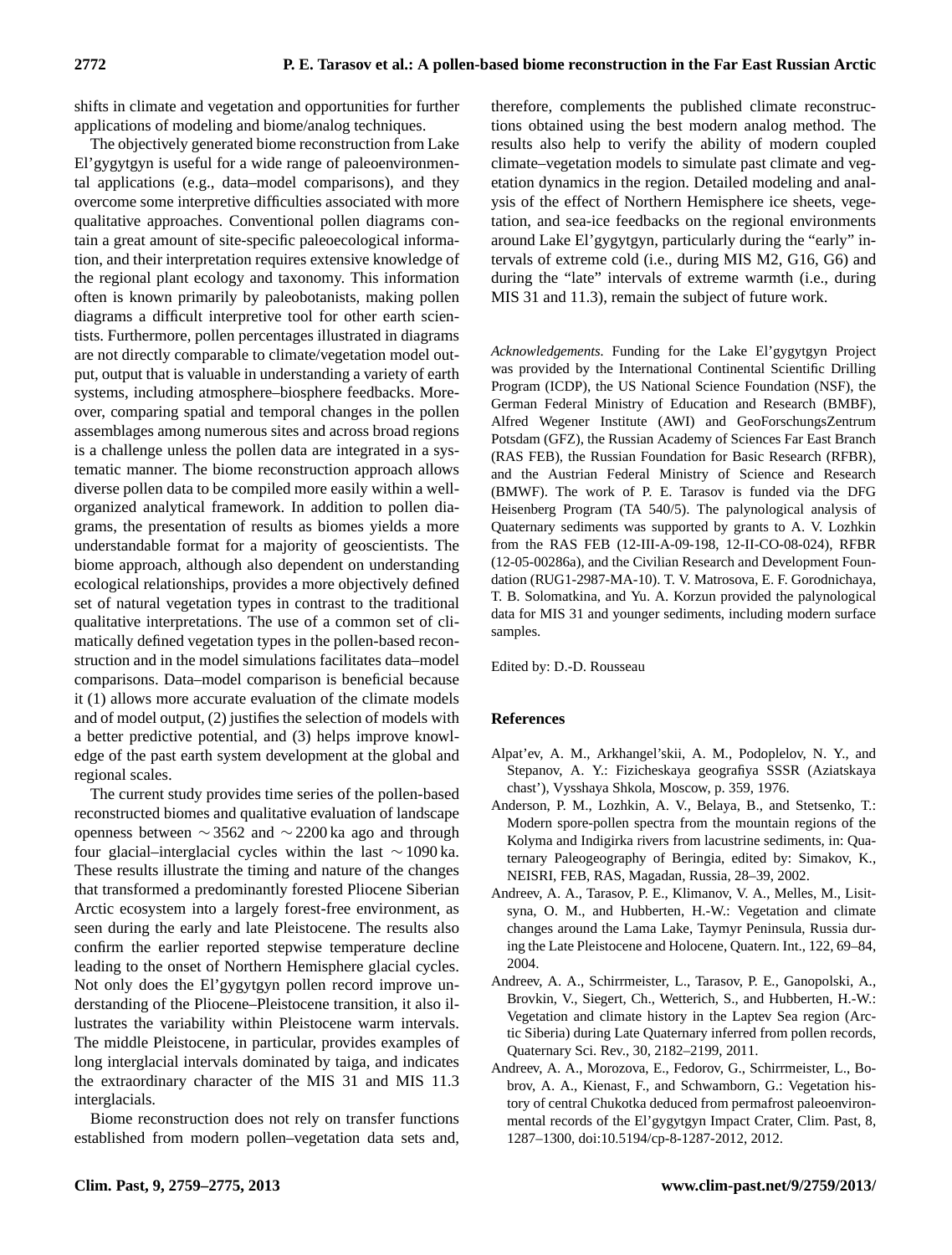- Andreev, A. A., Tarasov, P. E., Wennrich, V., Raschke, E., Herzschuh, U., Nowaczyk, N. R., Brigham-Grette, J., and Melles, M.: Late Pliocene and early Pleistocene environments of the north-eastern Russian Arctic inferred from the Lake El'gygytgyn pollen record, Clim. Past Discuss., 9, 4599–4653, doi[:10.5194/cpd-9-4599-2013,](http://dx.doi.org/10.5194/cpd-9-4599-2013) 2013.
- Bezrukova, E. V., Tarasov, P. E., Solovieva, N., Krivonogov, S. K., and Riedel, F.: Last glacial–interglacial vegetation and environmental dynamics in southern Siberia: Chronology, forcing and feedbacks, Palaeogeogr. Palaeocl., 296, 185–198, 2010.
- Binney, H. A., Willis, K. J., Edwards, M. E., Bhagwat, S. A., Anderson, P. M., Andreev, A. A., Blaauw, M., Damblon, F., Haesaerts, P., Kienast, F., Kremenetski, K. V., Krivogonov, S. K., Lozhkin, A. V., MacDonald, G. M., Novenko, E. Y., Oksanen, P., Sapelko, N. V., Väliranta, M., and Vazhenina, L.: The distribution of late-Quaternary woody taxa in northern Eurasia: evidence from a new macrofossil database, Quaternary Sci. Rev., 28, 2445–2464, 2009.
- Brigham-Grette, J., Melles, M., Minyuk, P., Andreev, A., Tarasov, P., DeConto, R., Koenig, S., Nowaczyk, N., Wennrich, V., Rosén, P., Haltia-Hovi, E., Cook, T., Gebhardt, C., Meyer-Jacob, C., Snyder, J., and Herzschuh, U.: Pliocene warmth, polar amplification, and stepped Pleistocene cooling recorded in NE Arctic Russia, Science, 340, 1421–1427, 2013.
- Cheng, H., Edwards, R. L., Broecker, W. S., Denton, G. H., Kong, X., Wang, Y., Zhang, R., and Wang, X.: Ice age terminations, Science, 326, 248–252, 2009.
- Edwards, M. E., Anderson, P. M., Brubaker, L. B., Ager, T. A., Andreev, A. A., Bigelow, N. H., Cwynar, L. C., Eisner, W. R., Harrison, S. P., Hu, F.-S., Jolly, D., Lozhkin, A. V., MacDonald, G. M., Mock, C. J., Ritchie, J. C., Sher, A. V., Spear, R. W., Williams, J. W., and Yu, G.: Pollen-based biomes for Beringia 18,000, 6000 and 0 <sup>14</sup>C yr BP, J. Biogeogr., 27, 521–554, 2000.
- Edwards, M. E., Brubaker, L. B., Lozhkin, A. V., and Anderson, P. M.: Structurally novel biomes: a response to past warming in Beringia, Ecology, 86, 1696–1703, 2005.
- Faegri, K. and Iversen, J.: Textbook of pollen analysis, 4th Edn., edited by: Faegri, K., Kaland, P. E., and Krzywinski, K., John Wiley and Sons, Chichester, p. 328, 1989.
- Gotanda, K., Nakagawa, T., Tarasov, P., Kitagawa, J., Inoue, Y., and Yasuda, Y.: Biome classification from Japanese pollen data: application to modern-day and late Quaternary samples, Quaternary Sci. Rev., 21, 647–657, 2002.
- Gotanda, K., Nakagawa, T., Tarasov, P. E., and Yasuda, Y.: Disturbed vegetation reconstruction using the biomization method from Japanese pollen data: Modern and Late Quaternary samples, Quatern. Int., 184, 56–74, 2008.
- Grimm, E. C.: TILIA 2.0 Version b.4 (Computer Software), Illinois State Museum, Research and Collections Center, Springfield, 1993.
- Grimm, E. C.: TGView, Illinois State Museum, Research and Collections Center, Springfield, 2004.
- Guiot, J.: Methodology of the last climatic cycle reconstruction from pollen data, Palaeogeogr. Palaeocl., 80, 49–69, 1990.
- Guiot, J. and Goeury, C.: PPPBASE, a software for statistical analysis of paleoecological and paleoclimatological data, Dendrochronologia, 14, 295–300, 1996.
- Guiot, J., Torre, F., Cheddadi, R., Peyron, O., Tarasov, P., Jolly, D., Kaplan, J. O.: The climate of the Mediterranean Basin and of Eurasia of the Last Glacial Maximum as reconstructed by inverse vegetation modelling and pollen data, Ecol. Mediter., 25, 193– 204, 1999.
- Haltia, E. M. and Nowaczyk, N. R.: Magnetostratigraphy of sediments from Lake El'gygytgyn ICDP Site 5011-1: paleomagnetic age constraints for the longest paleoclimate record from the continental Arctic, Clim. Past Discuss., 9, 5077–5122, doi[:10.5194/cpd-9-5077-2013,](http://dx.doi.org/10.5194/cpd-9-5077-2013) 2013.
- Jackson, S. T. and Williams, J. W.: Modern analogs in Quaternary paleoecology: here today, gone yesterday, gone tomorrow?, Annu. Rev. Earth Planet. Sci., 32, 495–537, 2004.
- Kaplan, J. O.: Geophysical Applications of Vegetation Modelling, Lund University, Lund, 2001.
- Kaplan, J. O., Bigelow, N. H., Prentice, I. C., Harrison, S. P., Bartlein, P. J., Christensen, T. R., Cramer, W., Matveyeva, N. V., McGuire, A. D., Murray, D. F., Razzhivin, V. Y., Smith, B., Walker, D. A., Anderson, P., Andreev, A. A., Brubaker, L. B., Edwards, M. E., and Lozhkin, A. V.: Climate change and arctic ecosystems: 2. Modeling, paleodata–model comparisons, and future projections, J. Geophys. Res., 108, 8171, doi[:10.1029/2002JD002559,](http://dx.doi.org/10.1029/2002JD002559) 2003.
- Kienast, F., Wetterich, S., Kuzmina, S., Schirrmeister, L., Andreev, A., Tarasov, P. E., Nazarova, L., Kossler, A., Frolova, L., and Kunitsky, V. V.: Paleontological records indicate the occurrence of open woodlands in a dry inland climate at the present-day Arctic coast in western Beringia during the last interglacial, Quaternary Sci. Rev., 30, 2134–2159, 2011.
- Kleinen, T., Brovkin, V., von Bloh, W., Archer, D., and Munhoven, G.: Holocene carbon cycle dynamics, Geophys. Res. Lett., 37, L02705, doi[:10.1029/2009GL041391,](http://dx.doi.org/10.1029/2009GL041391) 2010.
- Kleinen, T., Tarasov, P., Brovkin, V., Andreev, A., and Stebich, M.: Comparison of modeled and reconstructed changes in forest cover through the past 8000 years: Eurasian perspective, Holocene, 5, 723–734, doi[:10.1177/0959683610386980,](http://dx.doi.org/10.1177/0959683610386980) 2011.
- Kleinen, T., Hildebrandt, S., Prange, M., Rachmayani, R., Müller, S., Bezrukova, E., Brovkin, V., and Tarasov, P. E.: The climate and vegetation of Marine Isotope Stage 11 – model results and proxy-based reconstructions at global and regional scale, Quatern. Int., in press, 2013.
- Laskar, J., Robutel, P., Joutel, F., Gastineau, M., Correia, A. C. M., and Levrard, B.: A long-term numerical solution for the insolation quantities of the Earth, Astron. Astrophys., 428, 261–285, 2004.
- Layer, P. W.: Argon-40/argon-39 age of the El'gygytgyn impact event, Chukotka, Russia, Meteorol. Planet. Sci., 35, 591–599, 2000.
- Levis, S., Foley, J. A., and Pollard, D.: Potential high-latitude vegetation feedbacks on  $CO_2$ -induced climate change, Geophys. Res. Lett., 26, 747–750, 1999.
- Lisiecki, L. E. and Raymo, M. E.: A Pliocene-Pleistocene stack of 57 globally distributed benthic  $\delta^{18}O$  records, Paleoceanography, 20, PA1003, doi[:10.1029/2004PA001071,](http://dx.doi.org/10.1029/2004PA001071) 2005.
- Lozhkin, A. V.: Geochronology of late Quaternary events in northeastern Russia, Radiocarbon, 35, 429–433, 1993.
- Lozhkin, A. V. and Anderson, P. M.: The last interglaciation in northeast Siberia, Quaternary Res., 43, 147–158, 1995.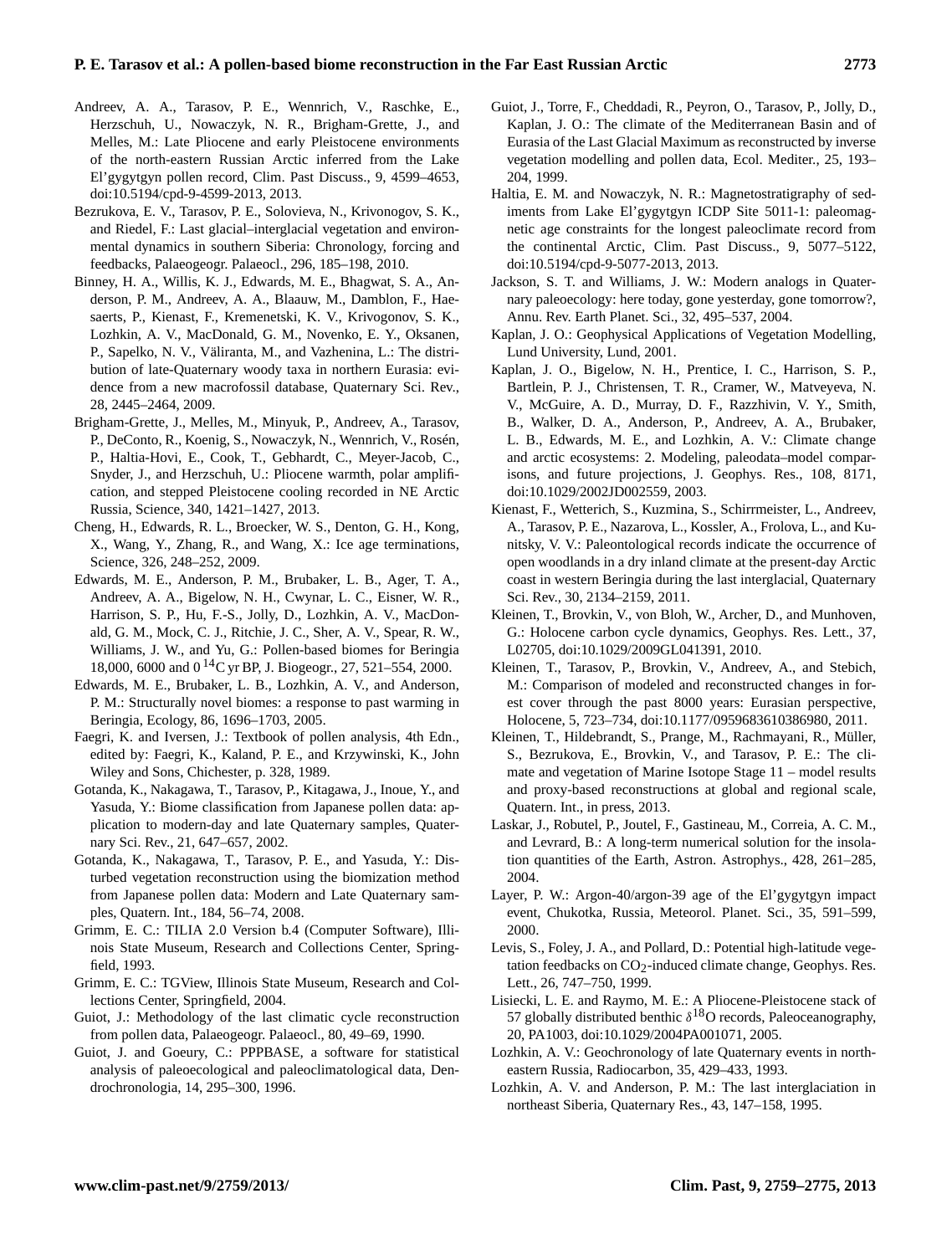- Lozhkin, A. V. and Anderson, P. M.: Vegetation responses to interglacial warming in the Arctic: examples from Lake El'gygytgyn, Far East Russian Arctic, Clim. Past, 9, 1211–1219, doi[:10.5194/cp-9-1211-2013,](http://dx.doi.org/10.5194/cp-9-1211-2013) 2013.
- Lozhkin, A. V., Anderson, P. M., Vartanyan, S., Brown, T., Belaya, B., and Kotov, A.: Reconstructions of late Quaternary paleo-environments and modern pollen data from Wrangel Island (northern Chukotka), Quaternary Sci. Rev., 20, 217–233, 2001.
- Lozhkin, A. V., Anderson, P. M., Matrosova, T., and Minyuk, P.: The pollen record from El'gygytgyn Lake: implications for vegetation and climate histories of northern Chukotka since the late middle Pleistocene, J. Paleolimnol., 37, 135–153, 2007.
- MacDonald, G. M., Velichko, A. A., Kremenetski, C. V., Borisova, O. K., Goleva, A. A., Andreev, A. A., Cwynar, L. C., Riding, R. T., Forman, S. L., Edwards, T. W. D., Aravena, R., Hammarlund, D., Szeicz, J. M., and Gattaulin, V. N.: Holocene treeline history and climate change across Northern Eurasia, Quaternary Res., 53, 302–311, 2000.
- Marchant, R., Boom, A., Hooghiemstra, H.: Pollen-based biome reconstructions for the past 450 000 yr from the Funza-2 core, Colombia: comparisons with model-based vegetation reconstructions, Palaeogeogr. Palaeocl., 77, 29–45, 2002.
- Marchant, R., Berrìo, J. C., Behling, H., Boom, A., Hooghiemstra, H.: Colombian dry moist forest transitions in the Llanos Orientales – A comparison of model and pollen-based biome reconstructions, Palaeogeogr. Palaeocl., 234, 28–44, 2006.
- Martrat, B., Grimalt, J. O., Shackleton, N. J., de Abreu, L., Hutterli, M. A., and Stocker, T. F.: Four climate cycles of recurring deep and surface water destabilizations on the Iberian Margin, Science, 317, 502–507, 2007.
- Matrosova, T. V.: Klimat i rastitel'nost' Anadyrskogo ploskogor'ya za poslednie 350 tys. let (palinologicheskaya kharakteristika osadkov oz. El'gygytgyn), unpublished PhD Thesis, Magadan, p. 197, 2009.
- Melles, M., Brigham-Grette, J., Minyuk, P. S., Nowaczyk, N. R., Wennrich, V., DeConto, R. M., Anderson, P. M., Andreev, A. A., Coletti, A., Cook, T. L., Haltia-Hovi, E., Kukkonen, M., Lozhkin, A. V., Rosén, P., Tarasov, P. E., Vogel, H., and Wagner, B.: 2.8 Million years of Arctic climate change from Lake El'gygytgyn, NE Russia, Science, 337, 315–320, 2012.
- Mokhova, L., Tarasov, P. E., Bazarova, V., and Klimin, M.: Quantitative biome reconstruction using modern and late Quaternary pollen data from the southern part of the Russian Far East, Quaternary Sci. Rev., 28, 2913–2926, 2009.
- Müller, S., Tarasov, P. E., Andreev, A. A., and Diekmann, B.: Late Glacial to Holocene environments in the present-day coldest region of the Northern Hemisphere inferred from a pollen record of Lake Billyakh, Verkhoyansk Mts, NE Siberia, Clim. Past, 5, 73–84, doi[:10.5194/cp-5-73-2009,](http://dx.doi.org/10.5194/cp-5-73-2009) 2009.
- Müller, S., Tarasov, P. E., Andreev, A. A., Tütken, T., Gartz, S., and Diekmann, B.: Late Quaternary vegetation and environments in the Verkhoyansk Mountains region (NE Asia) reconstructed from a 50-kyr fossil pollen record from Lake Billyakh, Quaternary Sci. Rev., 29, 2071–2086, 2010.
- New, M., Lister, D., Hulme, M., and Makin, I.: A high-resolution data set of surface climate over global land areas, Clim. Res., 21, 1–25, 2002.
- Nolan, M. and Brigham-Grette, J.: Basic hydrology, limnology, and meteorology of modern Lake El'gygytgyn, Siberia, J. Paleolimnol., 37, 17–35, 2007.
- Nowaczyk, N. R., Haltia, E. M., Ulbricht, D., Wennrich, V., Sauerbrey, M. A., Rosén, P., Vogel, H., Francke, A., Meyer-Jacob, C., Andreev, A. A., and Lozhkin, A. V.: Chronology of Lake El'gygytgyn sediments – a combined magnetostratigraphic, palaeoclimatic and orbital tuning study based on multiparameter analyses, Clim. Past, 9, 2413–2432, doi[:10.5194/cp-9-](http://dx.doi.org/10.5194/cp-9-2413-2013) [2413-2013,](http://dx.doi.org/10.5194/cp-9-2413-2013) 2013.
- Overpeck, J. T., Webb III, T., and Prentice, I. C.: Quantitative interpretation of fossil pollen spectra, dissimilarity coefficients and the method of modern analogs, Quaternary Res., 23, 87–108, 1985.
- Peyron, O., Guiot, J., Cheddadi, R., Tarasov, P. E., Reille, M., Beaulieu, J. L., de Bottema, S., and Andrieu, V.: Climatic reconstruction in Europe for 18,000 yr B.P. from pollen data, Quaternary Res., 49, 183–196, 1998.
- Prentice, I. C. and Webb III, T.: BIOME 6000: reconstructing global mid-Holocene vegetation patterns from palaeoecological records, J. Biogeogr., 25, 997–1005, 1998.
- Prentice, I. C., Cramer, W., Harrison, S. P., Leemans, R., Monserud, R. A., and Solomon, A. M.: A global biome model based on plant physiology and dominance, soil properties and climate, J. Biogeogr., 19, 117–134, 1992.
- Prentice, I. C., Guiot, J., Huntley, B., Jolly, D., and Cheddadi, R.: Reconstructing biomes from palaeoecological data: a general method and its application to European pollen data at 0 and 6 ka, Clim. Dynam., 12, 185–194, 1996.
- Prentice, I. C., Jolly, D., and BIOME 6000 participants: Mid-Holocene and glacial maximum vegetation geography of the northern continents and Africa, J. Biogeogr., 27, 507–519, 2000.
- Rudaya, N., Tarasov, P. E., Dorofeyuk, N., Solovieva, N., Kalugin, I., Andreev, A., Daryin, A., Diekmann, B., Riedel, F., Tserendash, N., and Wagner, M.: Holocene environments and climate in the Mongolian Altai reconstructed from the Hoton-Nur pollen and diatom records: a step towards better understanding climate dynamics in Central Asia, Quaternary Sci. Rev., 28, 540–554, 2009.
- Shilo, N. A., Lozhkin, A., Anderson, P. M., Vazhenina, L. N., Glushkova, O. Yu., and Matrosova, T. V.: First data about the expansion of Larix gmelinii (Rupr.) Rupr. in arctic region of Beringia durng the early Holocene, Doklady Akademii Nauk, 422, 1–3, 2008.
- Takahara, H., Igarashi, Y., Hayashi, R., Kumon, F., Liew, P.-M., Yamamoto, M., Kawai, S., Oba, T., and Irino, T.: Millennial-scale variability in vegetation records from the East Asian Islands: Taiwan, Japan and Sakhalin, Quaternary Sci. Rev., 29, 2900–2917, 2010.
- Tarasov, P. E., Jolly, D., Kaplan, J. O.: A continuous Late Glacial and Holocene record of vegetation changes in Kazakhstan, Palaeogeogr. Palaeocl., 136, 281–292, 1997.
- Tarasov, P. E., Cheddadi, R., Guiot, J., Bottema, S., Peyron, O., Belmonte, J., Ruiz-Sanchez, V., Saadi, F. A., and Brewer, S.: A method to determine warm and cool steppe biomes from pollen data; application to the Mediterranean and Kazakhstan Regions, J. Quaternary Sci., 13, 335–344, 1998.